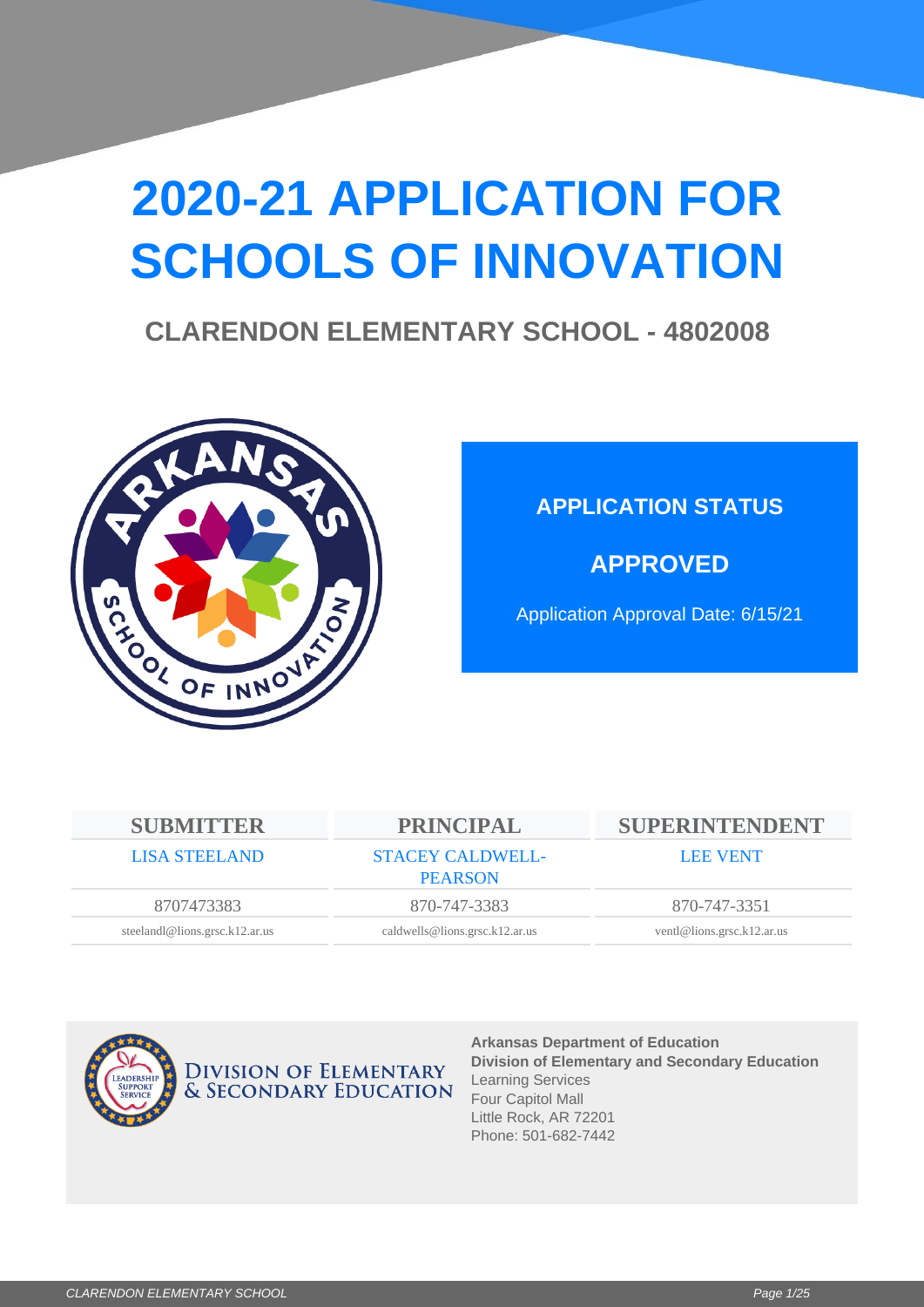## **Table Of Contents**

| Section 1: Narrative Description of the Innovation Plan                    | 3         |
|----------------------------------------------------------------------------|-----------|
| <b>Section 2: General Questions</b>                                        | 6         |
| Section 3: Exploring and Learning                                          | 7         |
| Section 4: Council of Innovation                                           | 11        |
| Section 5: Vision and Mission                                              | 13        |
| Section 6: Goals and Anticipated Outcomes                                  | 15        |
| Section 7.a: Theory of Action                                              | 16        |
| Section 7.b: Waivers needed to implement or support the plan of innovation | <b>20</b> |
| <b>Section 8: Election Results</b>                                         | 22        |
| Section 9: Professional Development Scope                                  | 23        |
|                                                                            |           |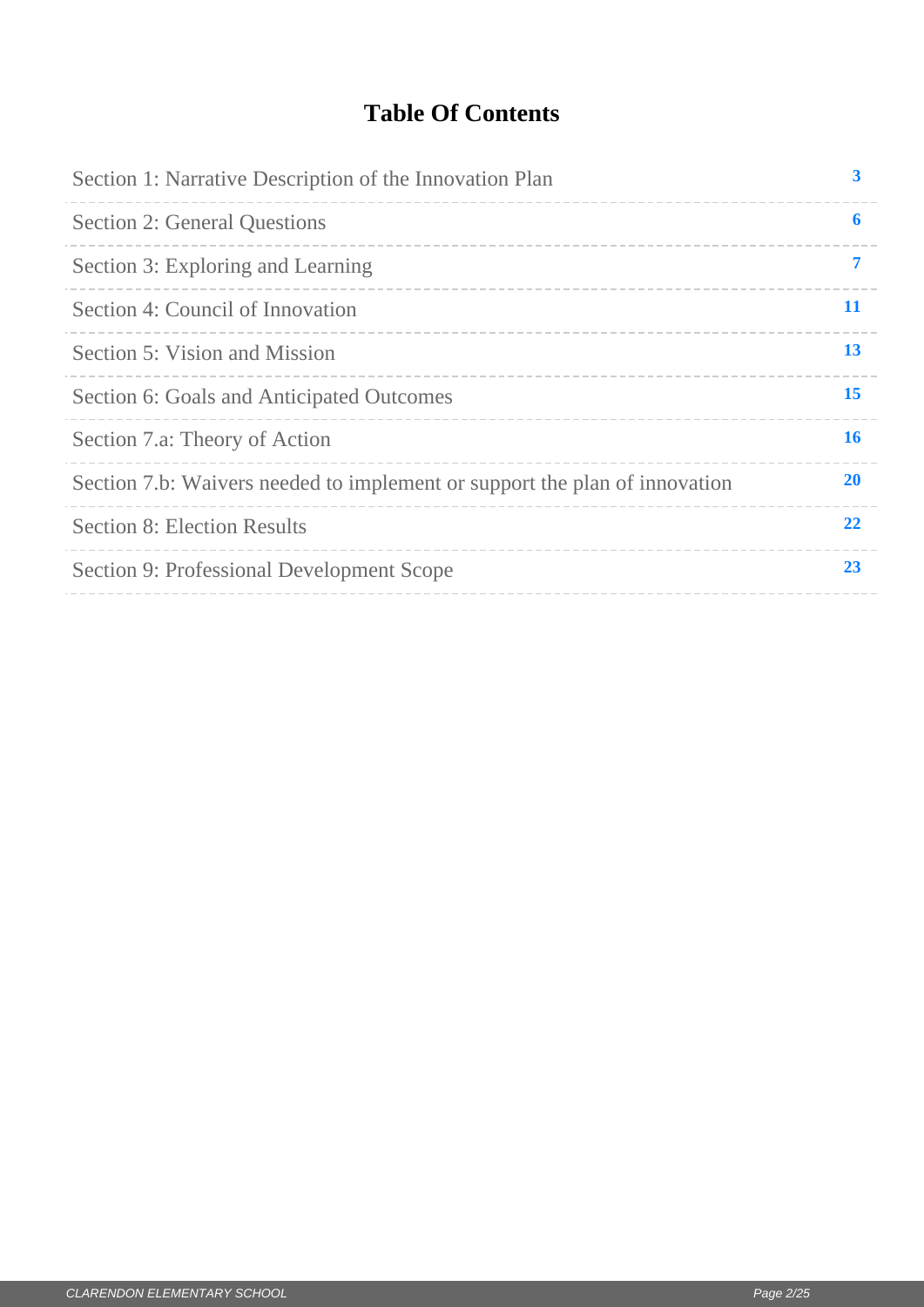# <span id="page-2-0"></span>**SECTION 1: NARRATIVE DESCRIPTION OF THE INNOVATION PLAN**

## **DESCRIPTION OF THE INNOVATION PLAN**

### SCHOOL DEMOGRAPHICS

Clarendon Elementary School is a small, rural, Title I school situated in Monroe County, one of the poorest counties in the state of Arkansas. The median income in Clarendon is \$25,367, well below the average of \$45,869 for the state of Arkansas. Covering the southern two thirds of Monroe County, the Clarendon School District serves students from Clarendon, Holly Grove, Ragtown, Pine City, Monroe, Blackton, Roe, and several other rural communities.

The elementary school population includes 50.8% of students identifying as Black/African American, 31.2% of students identifying as White, 9.6% of students identifying as Hispanic/Latino, and 9.4% of students identifying as Two or More Races. In a school population of 234 learners, 94% are identified as low income, 22% are students with disabilities, and we have a high number of highly mobile students.

### LEARNING DATA TRENDS

In 2018-19 CES received a school rating of F. Our three year school ESSA Index Scores revealed a downward trend: 2017 - 68.79, 2018 - 64.83, and 2019 - 57.08. This report shows that 76% of our students are at Level 1 ELA (In Need of Support), and 45% are at Level 1 Math (In Need of Support). The subpopulations with the largest percentage of students in need of support were Economically Disadvantaged (76), and Black or African American (44). Our special education subgroups overall ESSA school index is the lowest of all subgroups with 43.98. These numbers are staggering, but what is more concerning is the number of students who are not reading at grade level in 2020-21.

Our students were given the Renaissance STAR Early Literacy (K-2) or Reading (3-6) assessment in August, 2020 and January, 2021. In August, 53% of students who took the STAR Early Literacy assessment scored below grade level, and 86% of students who took the STAR Reading assessment scored below grade level. In January, 33% of students who took STAR Early Literacy scored below grade level, and 72% of students who took STAR Reading scored below grade level. Students in grades 3-6 are also given Reading Plus formative assessments in August, 2020 and February, 2021. Only 4% of students in grades 3-6 scored at or above grade level in reading in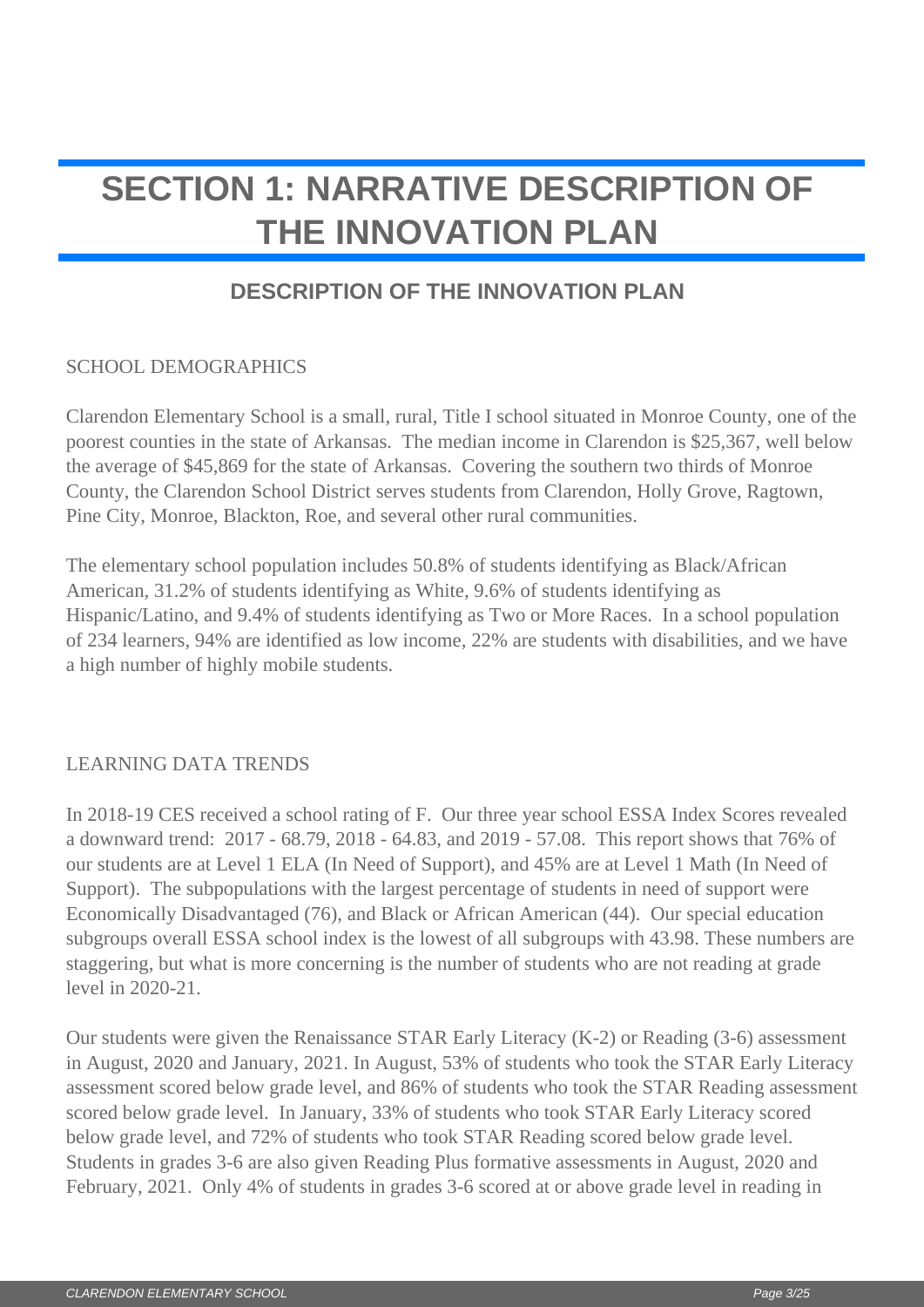August and February.

### NEED FOR INNOVATION

Clarendon Elementary School wants to become a school of innovation in order to creatively innovate on all levels - classroom instruction, data analysis, scheduling, professional development, and cultivating a culture of community and learning. We plan to provide multisensory, experiential language instruction, address the social-emotional needs of all students, implement a hybrid competency-based and traditional grading and reporting system, and implement a logical school-wide behavior system. This will allow teachers to accommodate and meet the academic, emotional, and social needs of every child through a personalized learning environment. We will be able to create individual pathways of success for all students. So many of our students have great potential for success, but are simply not engaged in their own learning, nor do they recognize the value of education in regard to their future. The focus of learning will be the student, with instruction which will focus on skills and practices that enable independent problem solving. We will provide the means to break the cycle of poverty from low-income families by simultaneously challenging and supporting all students.

We have two major areas of focus for School of Innovation:

- 1. to create a safe, nurturing, and respectful learning environment where all students and teachers know and understand expectations, and
- 2. to challenge and support our students to reach or exceed individual growth expectations.

Clarendon Elementary is a very traditional school which prides itself on its family-like atmosphere. The majority of our staff is well educated in the field of education, several staff members holding Masters degrees and/or National Board certification, but we have a large number of first year teachers and/or non-traditional teachers enrolled in the APPEL program. We also have experienced a high teacher turnover rate in recent years (2019-20, 26% turnover, and in 2020-21 we are anticipating another large turnover). In a survey of our staff, we found that our teachers love children and a passion for teaching is what keeps them in the field of education, but the lack of communication, mentorship, teacher support, and inconsistency in the way discipline is handled are areas of concern. In an effort to transform our school climate for both our students and staff, we are working to provide social/emotional learning for our students and provide training in emotional intelligence to staff. A diverse committee is developing our own personalized behavior matrix using a PBIS model as well as logical consequence and intervention protocol to ensure that all stakeholders know and understand expectations. From September, 2020 to April, 2021, CES had a total of 102 office referrals. Due to health and safety concerns involving Covid19 and winter weather, we pivoted to virtual instruction as necessary. Since we were utilizing virtual instruction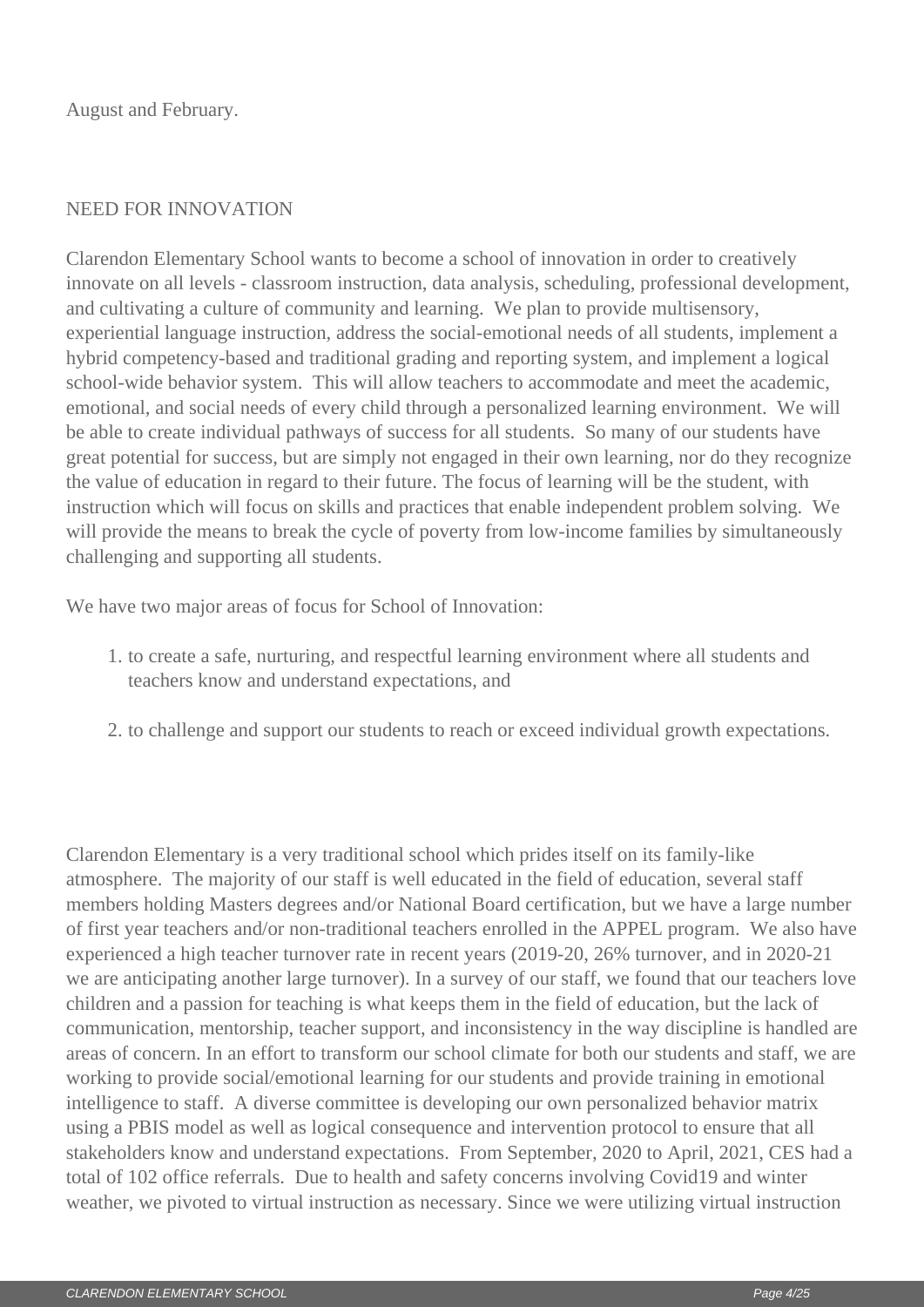more heavily during the winter months, the majority of our office referrals took place between March and April. The bulk of our referrals were for fighting, classroom disruptions, and refusal to comply with teacher instructions. We will take measures to ensure that all students and staff are treated fairly and successes are frequently celebrated, and have high expectations for their learning. Before school starts in the Fall, families will be invited to attend our Open House where our new behavior matrix will be communicated and explained. Finally, CES will continue its partnership with Monroe County Children in Trust (MCCIT), a coalition of community partners that implements interventions to support families in need. This partnership has been critical in building a strong relationship between families, community members and the school.

At Clarendon Elementary, we know that for maximum academic gains, instruction must be systematic, explicit, and engaging. With 76% of our students at Level 1 ELA (In Need of Support), we needed to take a close look at what and how we are teaching our students. With 22% of our students receiving special education services, strengthening our RTI system is a huge area of concern for us. For the upcoming school year, CES will employ a Dyslexia Specialist/Learning Loss Facilitator who will work with special services, teachers, and students to develop a tiered plan to support students who are struggling to make progress (see RTI Plan attached). In January of the 2020-21 school year, we began implementing the K-2 Phonics First curriculum to offer specific scope and sequences for each skill, guide our novice teachers in facilitating engaging activities, and provide clear and concise instruction to students. We are already seeing growth in these classrooms. The 2021-2022 school year will bring further growth as we strengthen Phonics First implementation in K-2, and begin implementation in 3rd grade. We will also implement Bridge the Gap and Wilson Just Words in grades 4-6 to strengthen instruction and support our struggling, below level readers, which is the majority of our students. Unaddressed components of English Language Arts will be taught using picture and chapter books.

Our district supports our Professional Learning Communities (PLCs) by giving us dedicated time on Wednesdays where students are dismissed early so staff can collaborate concerning curriculum, instruction, assessment, and progress monitoring to affect student growth. Our building-level leadership team will have a consistent structure and time to meet as well. As a small district with only two campuses, it may be surprising to learn that there has been a disconnect between our two schools. The railroad that runs between the two campuses, both literally and figuratively divide us. Recent collaboration with our high school staff has opened our eyes to some major gaps in instruction. This year we have begun to develop a K-6 curriculum map that will eliminate gaps at the elementary level and provide a clear guide for instruction. We plan to continue this work with 7th and 8th grade teachers so our students can make a seamless transition as they "cross the tracks" to the high school campus. Ultimately, we want to make sure that every student who completes 6th grade at CES is prepared with a strong foundation for future success.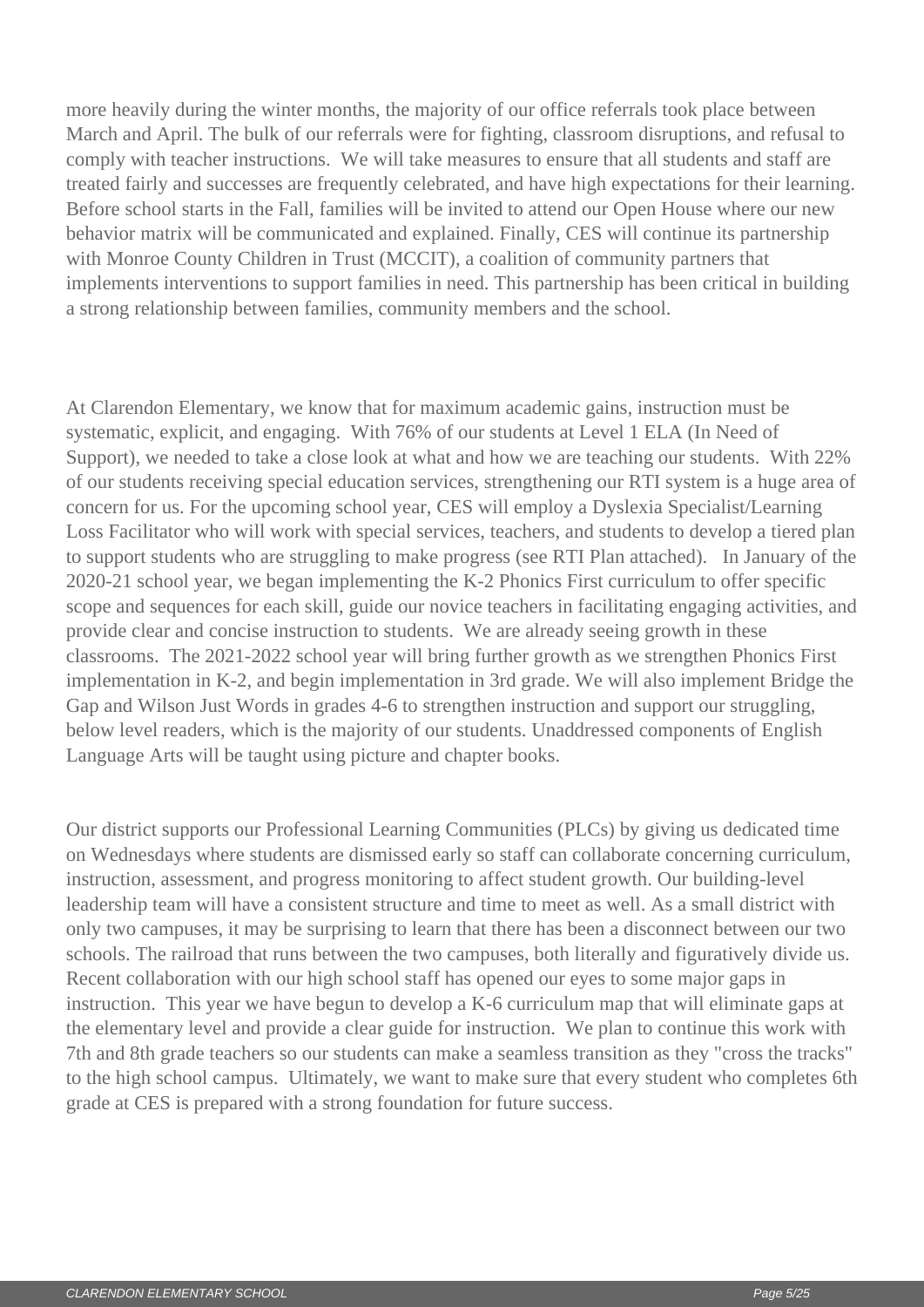# <span id="page-5-0"></span>**SECTION 2: GENERAL QUESTIONS**

## **SPECIAL CONDITIONS ESSA (CHECK ALL THAT APPLY)**

- □ Comprehensive Support and Improvement
- Targeted Support and Improvement ❏
- Additional Targeted Support and Improvement ❏

## **LINK TO YOUR SCHOOL IMPROVEMENT PLAN:**

https://docs.google.com/document/d/1fffFZjGNxNSzZee\_NWwyJ1iWWdYf6u9aZB5YkSMB49c/ edit?usp=sharing  $□$  Comprehensive Support and Improvement<br>  $□$  Additional Targeted Support and Improvement<br>  $□$  Additional Targeted Support and Improvement<br>  $□$  LINK TO YOUR SCHOOL IMPROVEMENT PLAN:<br>
https://docs.google.com/document/d/

## **SUPPORTS AND SERVICE ORGANIZATIONS ASSISTING YOUR SCHOOL.**

- Arkansas Division of Elementary and Secondary Education (DESE) ❏
- Arkansas Public Resource Center (APSRC)
- □ Education Renewal Zone (ERZ)
- Office of Innovation for Education (OIE)
- □ ADE Team Digital
- Other(s) Please list:
- Great Rivers Education Service Cooperative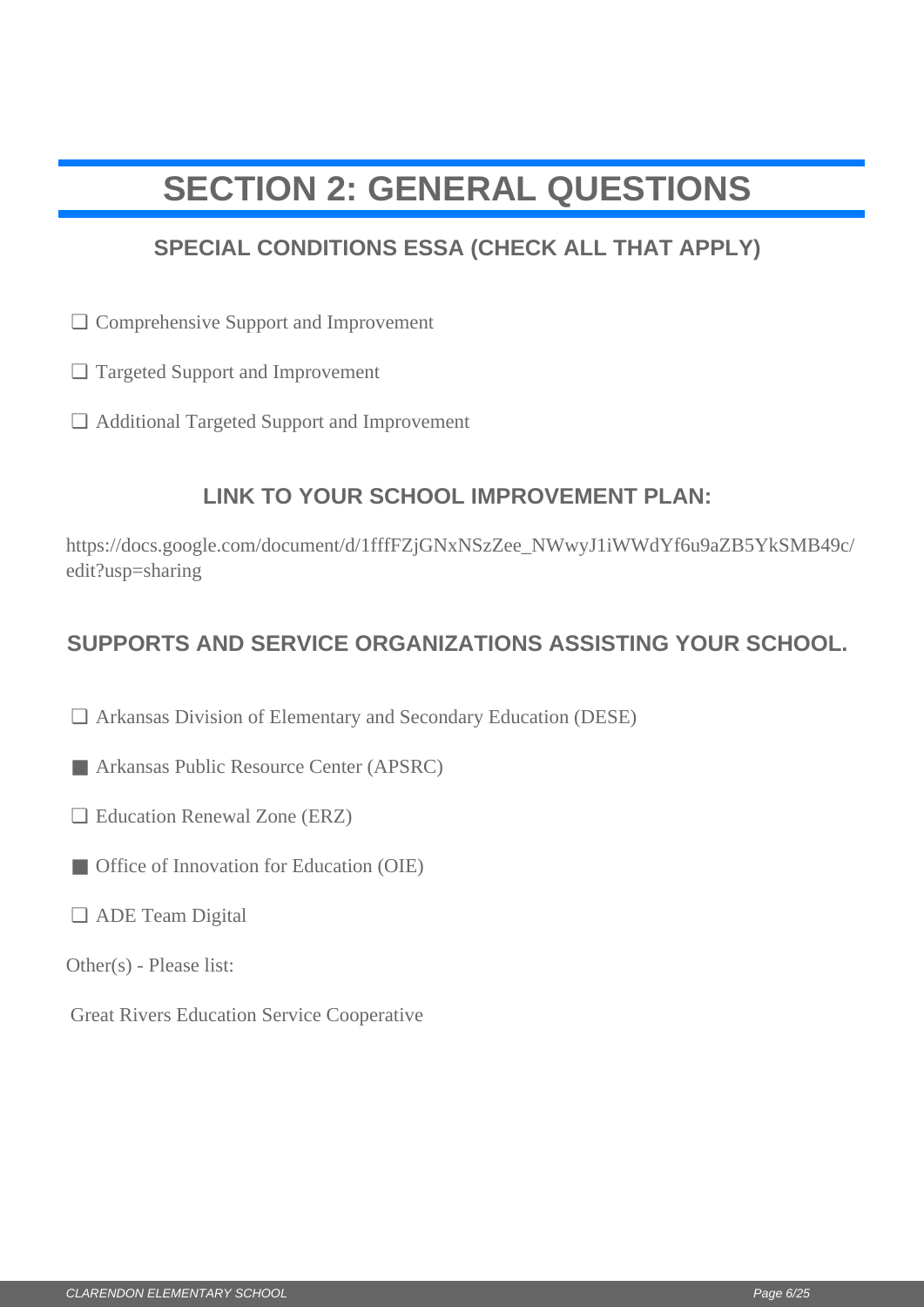# <span id="page-6-0"></span>**SECTION 3: EXPLORING AND LEARNING**

## **WHAT ACTIVITIES HAVE ENGAGED STAFF AND OTHER STAKEHOLDERS IN ORDER TO BUILD CAPACITY FOR PROPOSED INNOVATIONS?**

 We encourage you to work in this section before finalizing the School of Innovation Plan and Goals. The primary purpose of Exploring and Learning is to build stakeholders' capacity for the work of innovation up to the submission of the application. Complete the following table that details the Exploring and Learning journey.

| <b>MEETING</b><br><b>DATE</b> | <b>MEETING</b><br><b>PURPOSE</b>                                                                                                         | <b>FOCUS</b><br><b>AUDIENCE</b><br>& NUMBER<br><b>ATTENDED</b>                  | <b>MEETING OUTCOME/</b><br>PLANNED NEXT STEPS                                                                                                                                                                                                                                                                                                                                              |
|-------------------------------|------------------------------------------------------------------------------------------------------------------------------------------|---------------------------------------------------------------------------------|--------------------------------------------------------------------------------------------------------------------------------------------------------------------------------------------------------------------------------------------------------------------------------------------------------------------------------------------------------------------------------------------|
| 05/21/2021                    | Zoom with OIE staff to<br>review application<br>feedback from<br>committee.                                                              | Principal (1)<br>Teacher (1)<br>Certified Staff (1)<br>OIE staff $(2)$          | Reviewed feedback from SOI committee to help<br>make additions and edits to the application as per<br>recommendation conditions.                                                                                                                                                                                                                                                           |
| 05/21/2021                    | Behavior Team met to<br>continue work on a<br>schoolwide behavior<br>matrix.                                                             | Teacher (9)<br>Certified Staff (2)<br><b>MCCIT</b> Social Worker<br>(1)         | The team reviewed the draft plan, made revisions<br>and created a flow chart and referral form. This<br>week the team talked about adult behaviors and<br>expectations and possible student choice<br>incentives.                                                                                                                                                                          |
| 05/14/2021                    | Behavior Team met to<br>explore options,<br>including PBIS models,<br>and develop a draft<br>matrix.                                     | Teacher (7)<br>Certified Staff (2)<br><b>MCCIT</b> Social Worker<br>(1)         | All staff submitted behavior plans, noting what<br>they liked/disliked. The team reviewed all of the<br>suggestions and drafted a plan that includes<br>expected behaviors for all areas of the school, and<br>a list of common behavior issues that are divided<br>into minor and major offenses. This information<br>was written into a draft that the team will continue<br>working on. |
| 04/23/2021                    | Core Team met with<br>OIE staff (Marsha &<br>Carolyn) to receive<br>feedback and discuss<br>next steps before<br>submitting application. | Principal (1)<br>Teacher (5)<br>OIE staff $(2)$                                 | Looked at goals and benchmark data, discussed<br>how we could rephrase goals. Looked at<br>application section by section and noted areas that<br>can be improved. Next steps: Review feedback<br>and make necessary changes. Lisa will email<br>Carolyn to review narrative and theory of action<br>next week.                                                                            |
| 04/22/2021                    | Council of Innovation<br>informational meeting                                                                                           | Principal (1)<br>Teacher (4)<br>Classified Staff (2)<br>Community Member<br>(2) | Introduced our plan to the council and asked for<br>feedback. Next steps will be to incorporate<br>feedback into action plan.                                                                                                                                                                                                                                                              |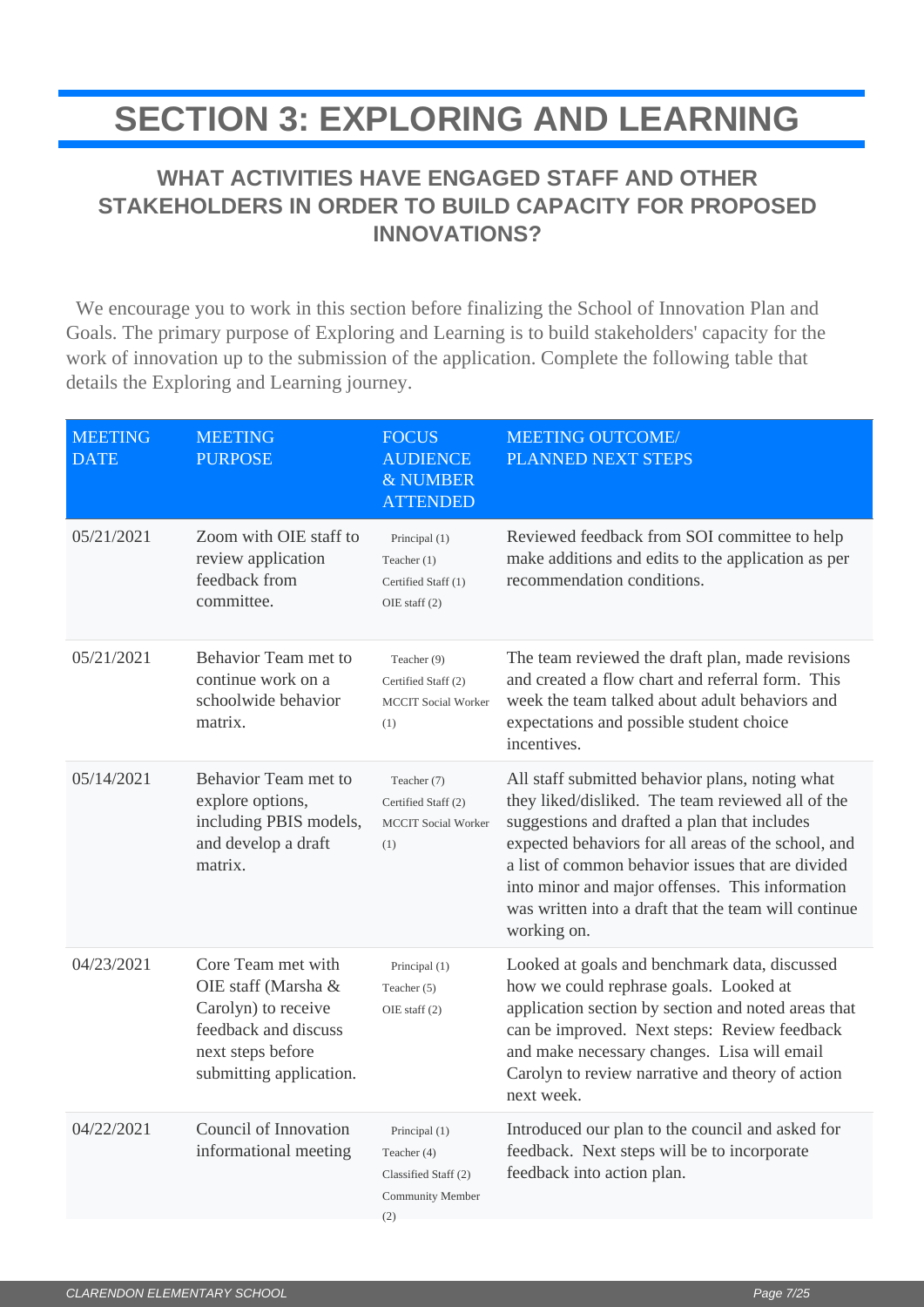| <b>MEETING</b><br><b>DATE</b> | <b>MEETING</b><br><b>PURPOSE</b>                                                                                               | <b>FOCUS</b><br><b>AUDIENCE</b><br>& NUMBER<br><b>ATTENDED</b>  | <b>MEETING OUTCOME/</b><br>PLANNED NEXT STEPS                                                                                                          |
|-------------------------------|--------------------------------------------------------------------------------------------------------------------------------|-----------------------------------------------------------------|--------------------------------------------------------------------------------------------------------------------------------------------------------|
|                               |                                                                                                                                | Student (2)<br>Parent $(1)$                                     |                                                                                                                                                        |
| 04/16/2021                    | Core Team met in<br>library to discuss next<br>steps and to review<br>feedback.                                                | Teacher ()<br>Classified Staff (9)                              | Power outage - meeting time was cut short. Teams<br>will share work next week.                                                                         |
|                               | Content area teams<br>worked together on<br>curriculum<br>mapping/pacing.                                                      |                                                                 |                                                                                                                                                        |
|                               | Facilities team looked at<br>needs and drafted an<br>ideal state document.                                                     |                                                                 |                                                                                                                                                        |
| 04/09/2021                    | Work on SOI goals,<br>SEL, and curriculum<br>map                                                                               | Principal (1)<br>Teacher (More than 20)<br>Classified Staff (6) | During PLC, we looked at our goals, broke out into<br>groups to attach actions to goals, narrowed down<br>actions as a group.                          |
|                               |                                                                                                                                |                                                                 | K. Dancer and B. Bones will research SEL<br>curriculum.                                                                                                |
|                               |                                                                                                                                |                                                                 | Afternoon was spent back in content area teams for<br>curriculum mapping/pacing.                                                                       |
| 04/02/2021                    | PLC - curriculum<br>mapping                                                                                                    | Principal (1)<br>Classified Staff (6)                           | Staff divided into content area teams to begin<br>Teacher (More than 20) curriculum mapping/pacing.                                                    |
| 03/19/2021                    | Core Team Zoom with<br>OIE (Marsha &<br>Carolyn) to get feedback                                                               | Principal (1)<br>Teacher (4)<br>OIE staff $(2)$                 | Chad Simpson will look at our literacy data and<br>help us develop a benchmark.                                                                        |
|                               | and next directions on<br>application.                                                                                         |                                                                 | Look at goals and revise. Meet with staff to assign<br>actions to each goal.                                                                           |
| 03/12/2021                    | Discuss and get staff<br>feedback on RTI and<br>behavior matrix work,<br>curriculum mapping<br>project, and SOI next<br>steps. | Principal (1)<br>Classified Staff (4)<br>Certified Staff (16)   | Staff will review textbooks and look at science/ss<br>bundles for mapping project.                                                                     |
| 3/5/2021                      | Train staff on use of<br>RenaissanceU, MyOn,<br>and launch spring                                                              | Principal ()<br>Classified Staff (6)<br>Certified Staff (15)    | Letters will go home with students at conferences<br>to get parents involved in spring reading push.<br>Teachers will use the MyOn digital library and |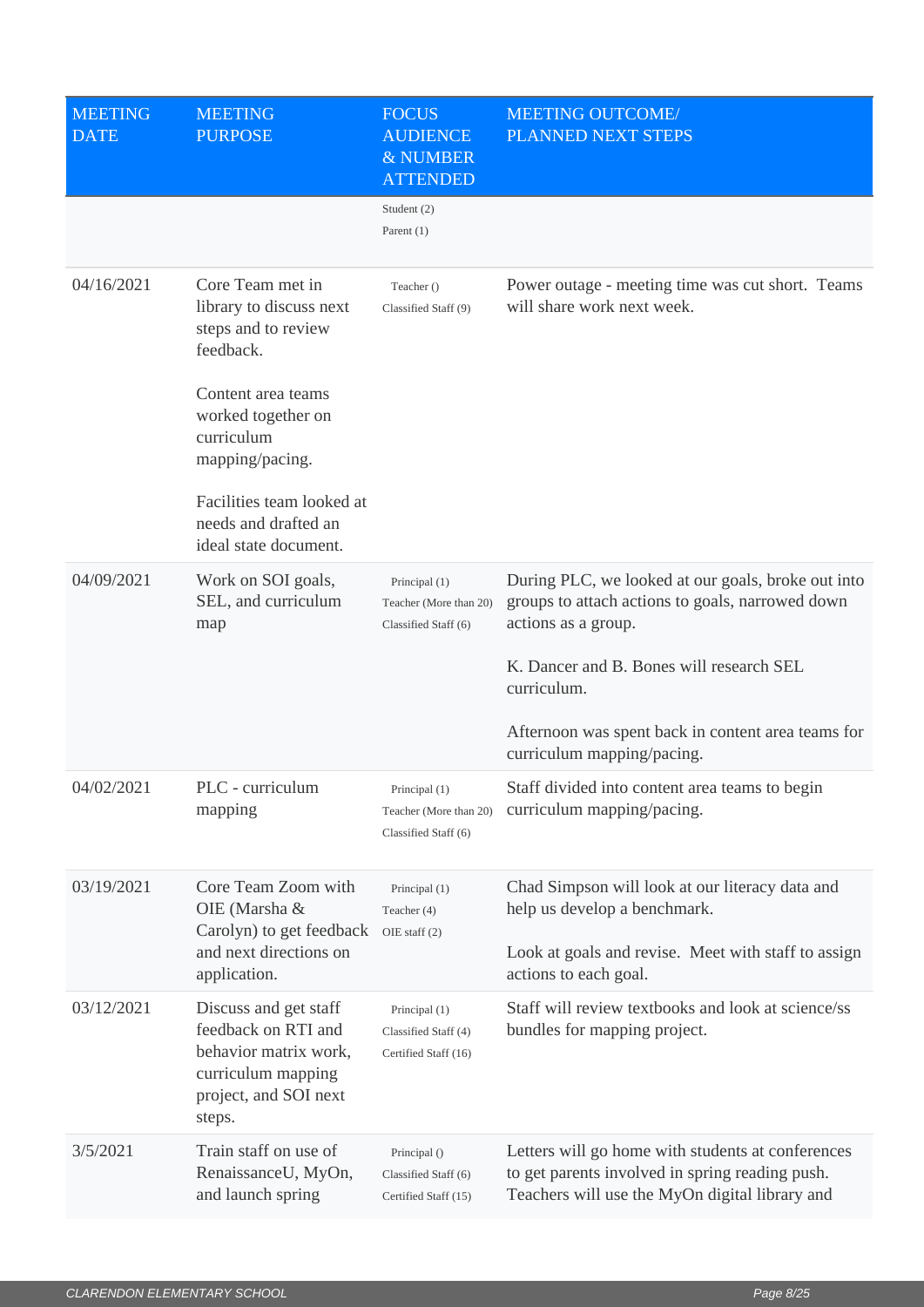| <b>MEETING</b><br><b>DATE</b> | <b>MEETING</b><br><b>PURPOSE</b>                                                                   | <b>FOCUS</b><br><b>AUDIENCE</b><br>& NUMBER<br><b>ATTENDED</b>                                         | <b>MEETING OUTCOME/</b><br>PLANNED NEXT STEPS                                                                                                                                                                                                                          |
|-------------------------------|----------------------------------------------------------------------------------------------------|--------------------------------------------------------------------------------------------------------|------------------------------------------------------------------------------------------------------------------------------------------------------------------------------------------------------------------------------------------------------------------------|
|                               | literacy push.                                                                                     |                                                                                                        | Renaissance resources to give students access to<br>materials, whether on campus or virtually.                                                                                                                                                                         |
| 2/25/2021                     | Meet to review SOI<br>draft application.<br>Reviewed and revised<br>goals and action plan.         | Teacher (1)<br>Certified Staff (1)                                                                     | Went over the SOI application process then<br>reviewed draft application. Made changes to goals<br>and action plan. Discussed literacy plan, including<br>RTI, Dyslexia and Phonics across curriculum and<br>grade levels. Attendees: Kam Skinner and Lisa<br>Steeland |
| 02/23/2021                    | Informational meeting<br>about applying for SOI<br>status.                                         | District Adminstrator<br>(1)<br>Certified Staff (1)<br>OIE staff (2)                                   | Meeting to get information about applying for SOI<br>status. Attendees: Carolyn Farrell, Marsha Hash,<br>Lisa Steeland, Dr. Ruby Ellis                                                                                                                                 |
| 02/19/2021                    | Meeting to discuss<br>implementation of<br>Renaissance programs,<br>plan of action for<br>2021-22. | District Adminstrator<br>(1)<br>Teacher $(1)$<br>Certified Staff (1)<br>Renaissance<br>Consultants (2) | Meeting to discuss PD, implementation, and plan<br>of action for 2021-22. Attendees: Evelyn<br>Chrisdalais, Janet Moe, Kam Skinner, Lisa<br>Steeland, Dr. Ruby Ellis                                                                                                   |
| 02/11/2021                    | Meeting to Dyslexia<br>plan, RTI plan, and<br>literacy curriculum.                                 | District Adminstrator<br>(1)<br>Teacher $(1)$<br>Certified Staff (1)                                   | Meeting (virtual) to discuss literacy plans for<br>2021-22. Attendees: Dr. Ruby Ellis, Kam<br>Skinner, Lisa Steeland                                                                                                                                                   |
| 09/23/2020                    | Innovation for<br><b>Education Summit to</b><br>explore innovative<br>ideas.                       |                                                                                                        | Certified Staff Decision to pursue SOI designation                                                                                                                                                                                                                     |
| 02/24/2020                    | <b>SOI</b> Application<br><b>Required Meeting</b>                                                  |                                                                                                        | Certified Staff Final application support (waivers, work day)                                                                                                                                                                                                          |
| 02/12/2020                    | <b>Staff Meeting</b>                                                                               | <b>Certified Staff</b>                                                                                 | Staff meeting to discuss School of Innovation and<br>the plan to go forward.                                                                                                                                                                                           |
| 10/29/2019                    | Intent to Apply<br>Submitted                                                                       | Principal                                                                                              | Intent to Apply submission                                                                                                                                                                                                                                             |
| 10/24/2019                    | <b>SOI</b> New Application<br><b>Informational Meeting</b>                                         | <b>Certified Staff</b>                                                                                 | Meet with OIE staff to learn about the application<br>process.                                                                                                                                                                                                         |
| 10/23/2019                    | <b>Student-Focused Study</b><br>Tour - Northeast<br>Arkansas                                       | Certified Staff                                                                                        | Visited schools to take back inspirational ideas<br>relevant to our school.                                                                                                                                                                                            |
| 03/06/2019                    | <b>Student-Focused Study</b>                                                                       | Certified Staff                                                                                        | Visited Horatio Elementary and Prescott School                                                                                                                                                                                                                         |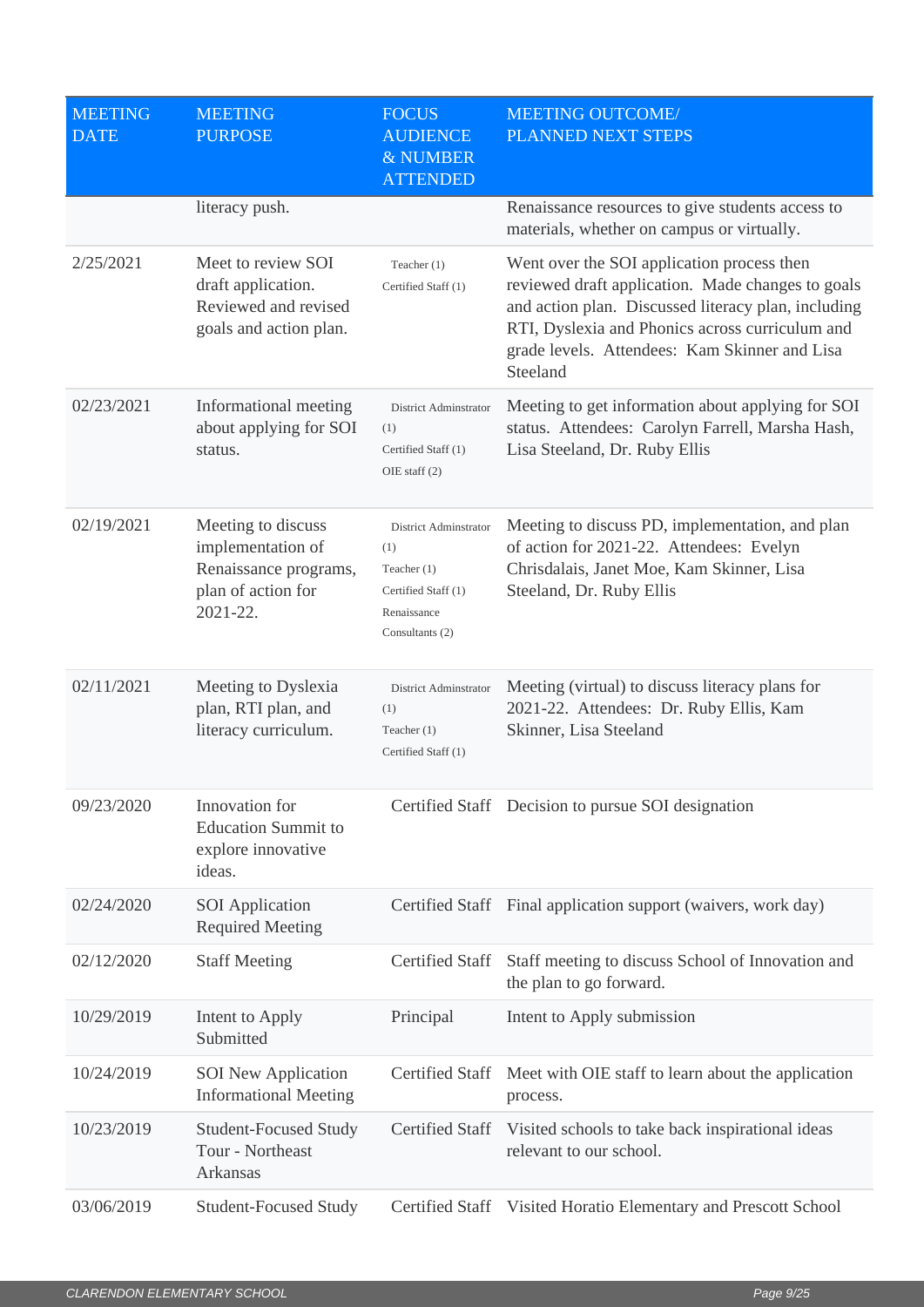| <b>MEETING</b><br><b>DATE</b> | <b>MEETING</b><br><b>PURPOSE</b>    | <b>FOCUS</b><br><b>AUDIENCE</b><br>& NUMBER<br><b>ATTENDED</b> | <b>MEETING OUTCOME/</b><br>PLANNED NEXT STEPS                        |
|-------------------------------|-------------------------------------|----------------------------------------------------------------|----------------------------------------------------------------------|
|                               | Tour - Southwest<br><b>Arkansas</b> |                                                                | District to take back inspirational ideas relevant to<br>our school. |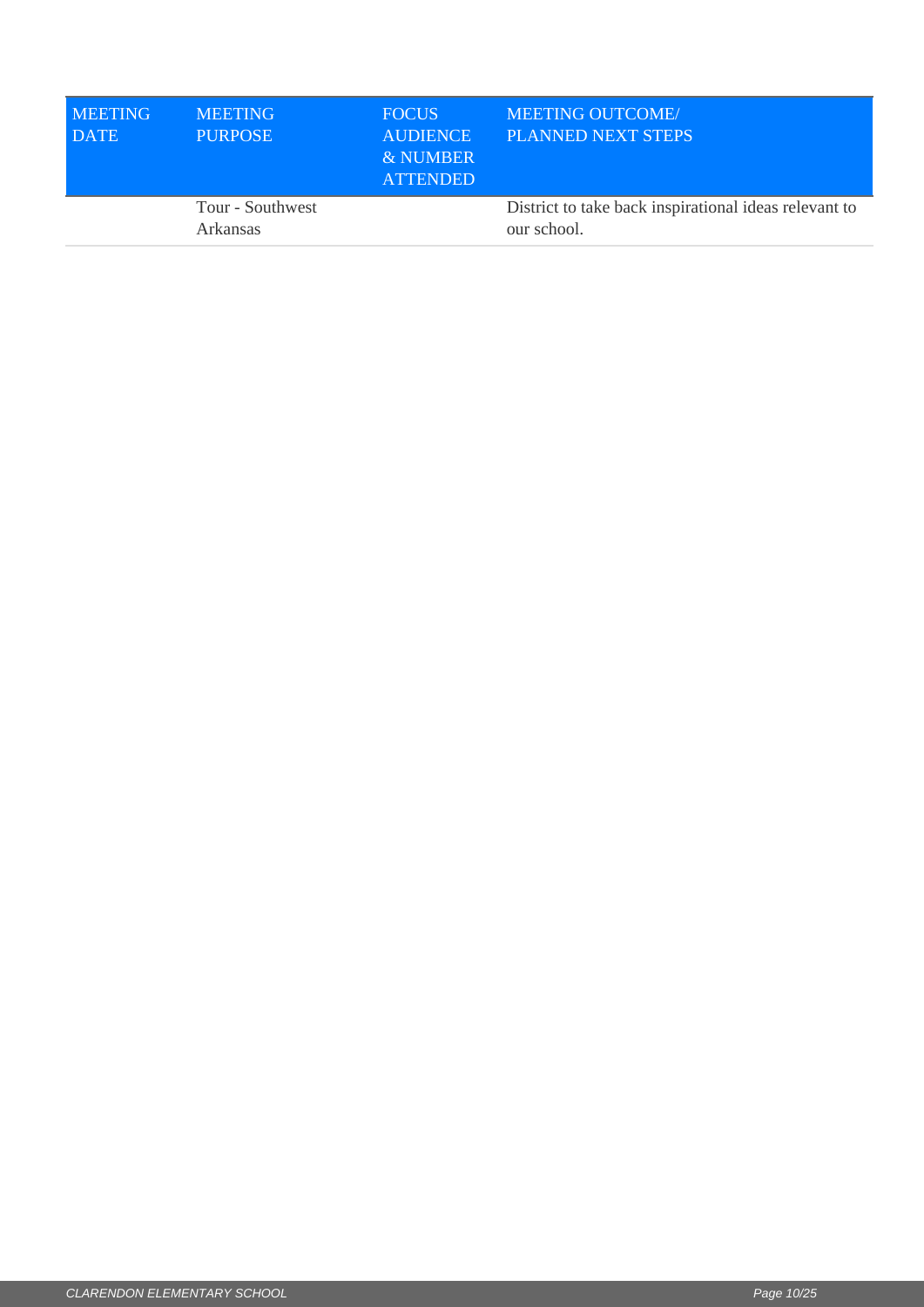# <span id="page-10-0"></span>**SECTION 4: COUNCIL OF INNOVATION**

 DESE SOI Rule 4.01 "Each school or district applying to be a school of innovation must establish a Council of Innovation."

 3.04 "School council of innovation" means a body of individuals from a current or aspiring school of innovation composed of teachers, classified employees, the building-level principal or his or her administrative designee, parents, community members, a minimum of two (2) students from the school of innovation, and other interested parties selected by the council to participate, as referred to in Section 4.00 of these rules.

 3.04.1 The teacher representatives shall be elected by a majority vote of the school's licensed eligible employees.

 3.04.2 The classified representatives shall be elected by a majority vote of the school's classified eligible employees.

 3.04.3 The parent representatives shall be selected by a majority vote of the attendees at a meeting called for the purpose of selecting the school's parent representatives and shall have a child in the school to be eligible to serve on the council.

 3.04.3.1 Schools with a ten percent (10%) or greater minority student population shall have minority representation on the council.

 The council shall generate innovative ideas and proposals and seek diverse ideas from other stakeholders to determine the content of the plan that will be voted on by the school employees.

SOI Council of Innovation suggested best practice include a School Board member on Council.

 Minority populations that comprise 10% of school population (List all minorities: any minority that comprises 10% or more of the student population must be represented on the SOI Council) Council of Innovation suggested best practice is to represent all minorities on Council.

| NAME OF               | <b>REPRESENTATIVE</b> | COUNCIL.        | <b>MINORITY</b> | DATE.          |
|-----------------------|-----------------------|-----------------|-----------------|----------------|
| <b>COUNCIL MEMBER</b> | <b>GROUP</b>          | <b>POSITION</b> |                 | <b>ELECTED</b> |
| Bertha Bones          | Other                 | Member          | Yes             | 21/05/2021     |

## **MINORITY REPRESENTATION: 56.25%**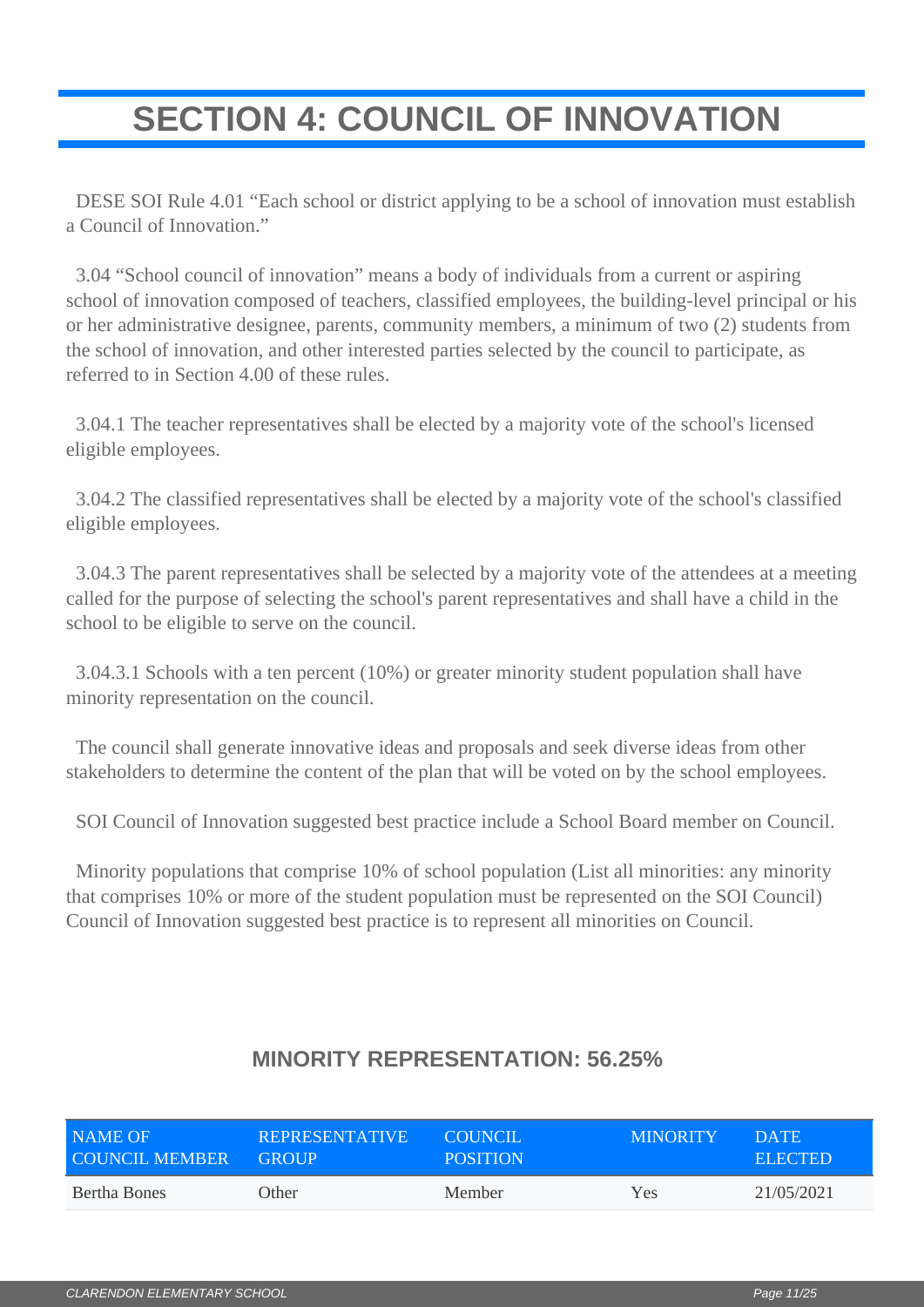| <b>NAME OF</b><br><b>COUNCIL MEMBER</b> | <b>REPRESENTATIVE</b><br><b>GROUP</b> | <b>COUNCIL</b><br><b>POSITION</b> | <b>MINORITY</b> | <b>DATE</b><br><b>ELECTED</b> |
|-----------------------------------------|---------------------------------------|-----------------------------------|-----------------|-------------------------------|
| Ahtziri Guzman                          | Student                               | Member                            | Yes             | 21/05/2021                    |
| Patricia Espinoza                       | Parent                                | Member                            | Yes             | 21/05/2021                    |
| <b>Brayden Bones</b>                    | Student                               | Member                            | Yes             | 24/02/2021                    |
| Gabrielle Hunter                        | Parent                                | Member                            | Yes             | 24/02/2021                    |
| <b>Coty Bones</b>                       | <b>Classified Staff</b>               | Member                            | Yes             | 24/02/2021                    |
| <b>Britney Stringfellow</b>             | <b>Classified Staff</b>               | Member                            | N <sub>o</sub>  | 24/02/2021                    |
| Eli Cohen                               | Student                               | Member                            | Yes             | 24/02/2021                    |
| Chad Simpson                            | Teacher                               | Member                            | N <sub>o</sub>  | 24/02/2021                    |
| Collyn George                           | <b>Community Member</b>               | Member                            | N <sub>o</sub>  | 24/02/2021                    |
| Dr. Ruby Ellis                          | <b>District Adminstrator</b>          | Member                            | N <sub>o</sub>  | 24/02/2021                    |
| Becky Broadnax                          | <b>Community Member</b>               | Member                            | Yes             | 15/02/2021                    |
| Kamden Skinner                          | Teacher                               | Member                            | N <sub>0</sub>  | 12/02/2021                    |
| <b>D'Andre Daniels</b>                  | <b>Community Member</b>               | Member                            | Yes             | 24/02/2021                    |
| Lisa Steeland                           | Teacher                               | Member                            | N <sub>o</sub>  | 12/02/2021                    |
| <b>Stacey Caldwell-</b><br>Pearson      | Principal                             | Member                            | N <sub>o</sub>  | 12/02/2021                    |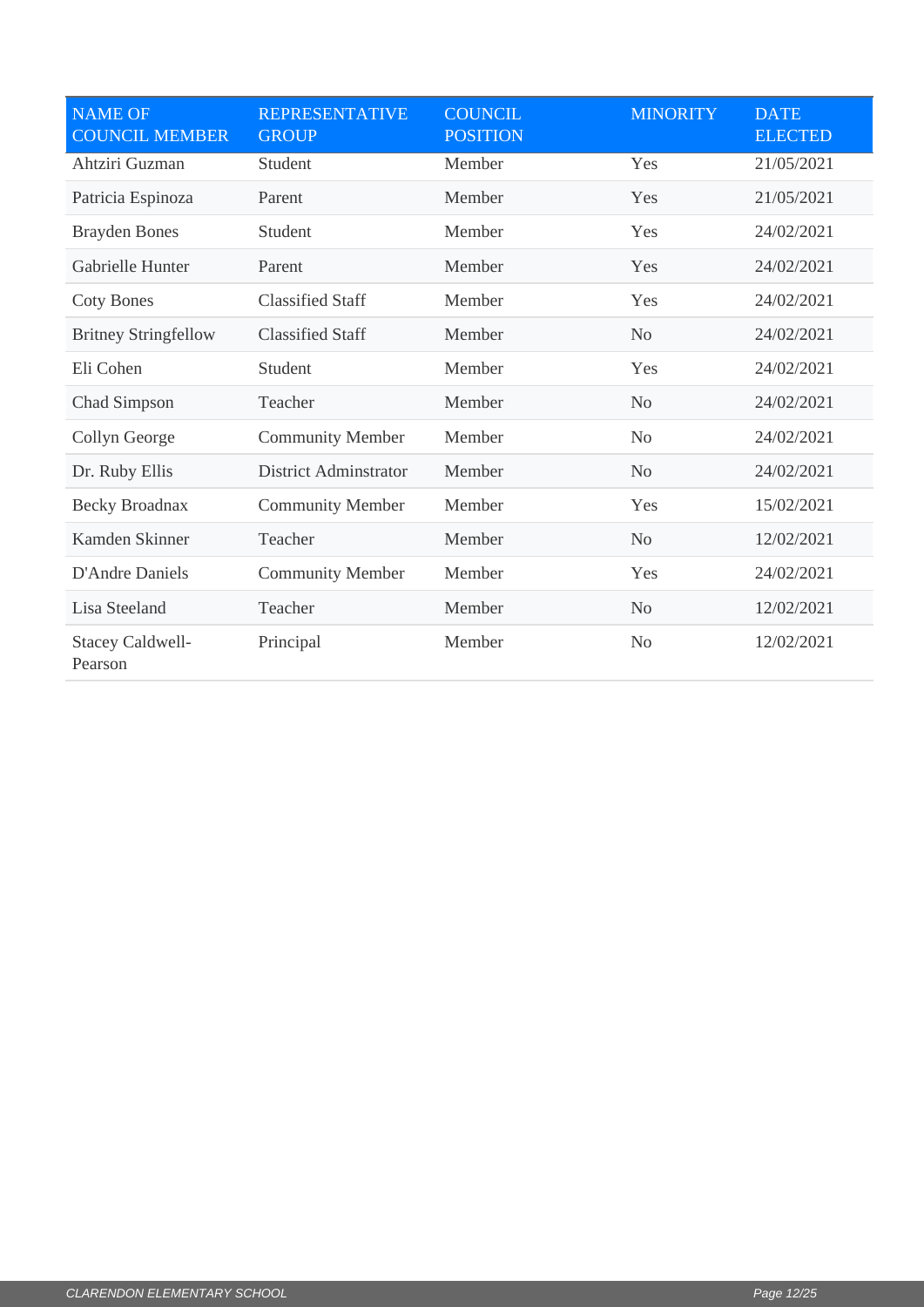# <span id="page-12-0"></span>**SECTION 5: VISION AND MISSION**

 **Why?** Vision and Mission provides a common purpose and clear direction connected to the innovation goals for all stakeholders and inspires the learning community to unite toward a future of learning that motivates EVERYONE to achieve at their fullest potential.

**What?** The school's Vision and Mission will align to the school goals and innovation plan.

**How?** Timeline of work

Please indicate if your vision and mission are: Revisited without changes

## **THE SCHOOL'S VISION STATEMENT**

Clarendon Elementary School will create an environment that is safe and secure for all staff and students. CES encourages parents to participate in the education of their students.

## **THE SCHOOL'S MISSION STATEMENT**

At CES, we believe teaching and learning are lifelong educational processes that start at home and continue throughout adulthood. We will excel by working hard and showing pride in all we do.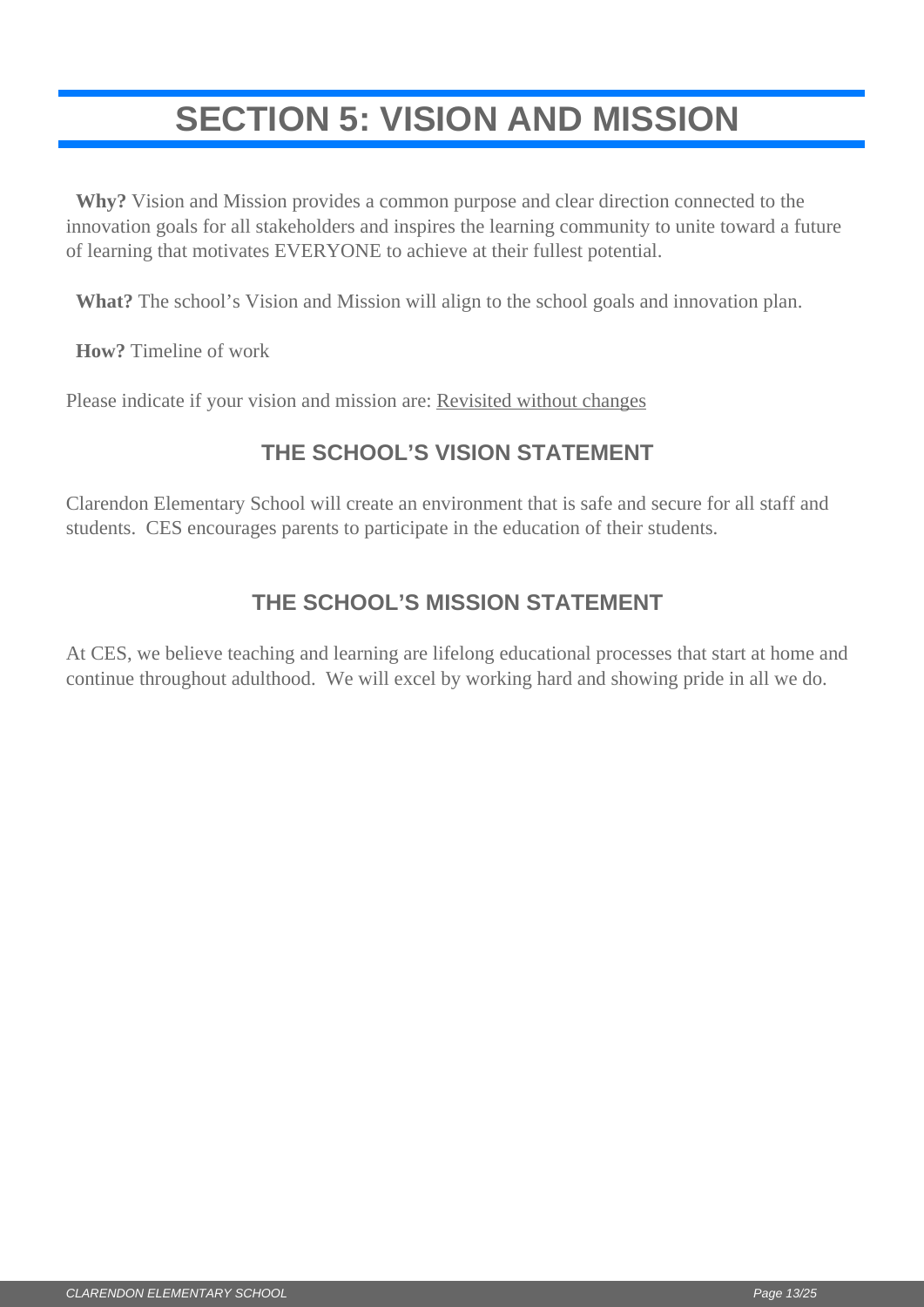# **SECTION 5: TIMELINE OF WORK**

| <b>DATE</b> | <b>VISION &amp; MISSION WORK</b>                                                                                                                                                                                                                                     | <b>STAKEHOLDERS INVOLVED</b>               |
|-------------|----------------------------------------------------------------------------------------------------------------------------------------------------------------------------------------------------------------------------------------------------------------------|--------------------------------------------|
| 10/04/2021  | Staff revisited the school vision and mission statements and<br>decided that these statements should be more closely tied to<br>our goals. Each staff member will bring back words,<br>phrases, or statements that they believe represent the school<br>we envision. | Core team, all staff members,<br>students. |
| 26/04/2021  | Keep Vision and Mission "as is" for now. Will look at this<br>again in the Fall with new staff and revise if needed.                                                                                                                                                 | Core Team                                  |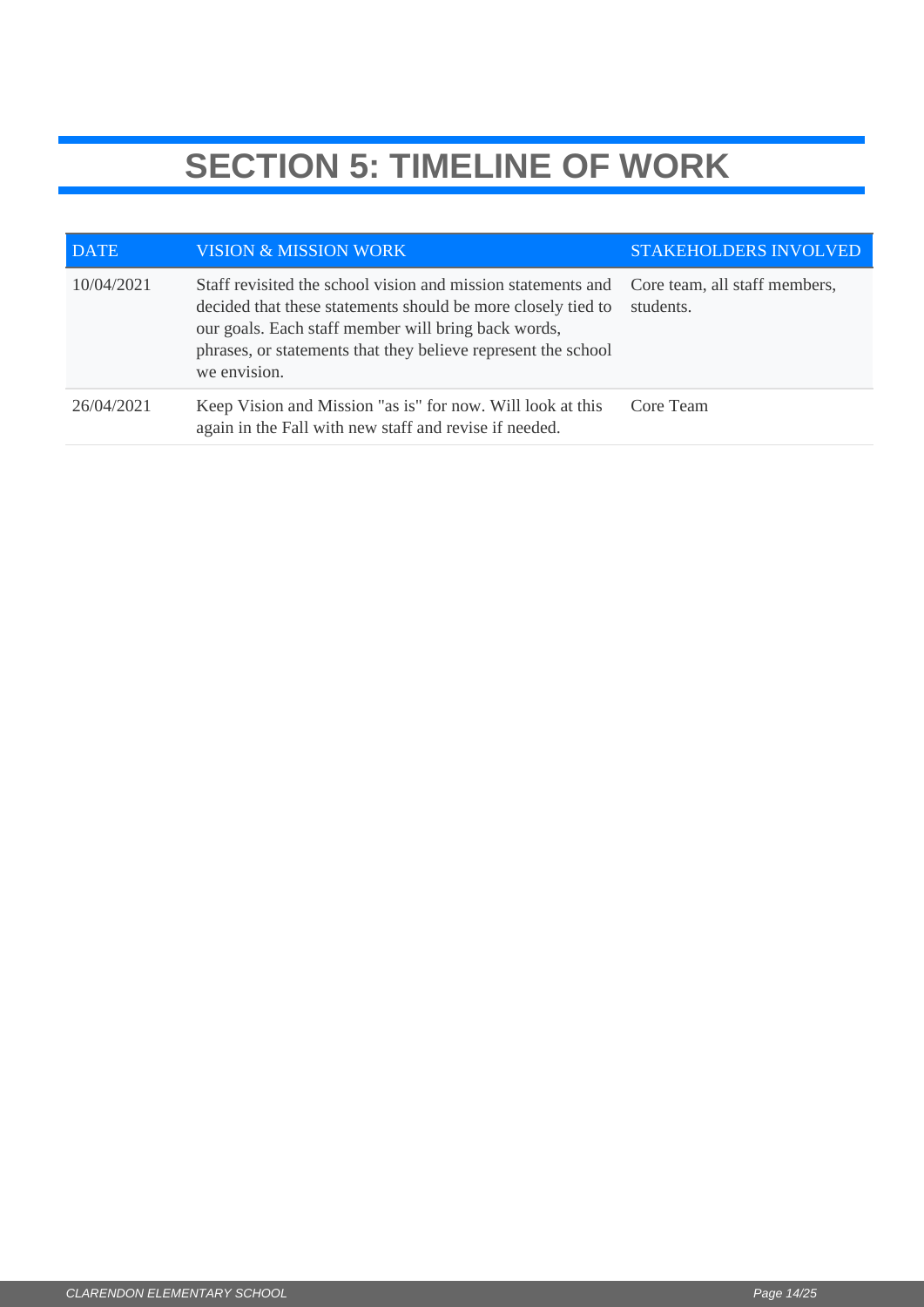# <span id="page-14-0"></span>**SECTION 6: GOALS AND ANTICIPATED OUTCOMES**

## **GOALS AND PERFORMANCE TARGETS**

### Goal 1

Develop core competencies of social emotional learning with a focus on self awareness and self-regulation to impact student and staff social emotional growth. For the 2020-2021 school year, CES had a total of 102 office referrals from September - March. We aim to see a decrease in office referrals by at least 20% each year which will result in an environment conducive to a reduction in staff and student absences. This goal will utilize the use of the G.U.I.D.E. for Life program and the Compassion Resilience Toolkit.

### Goal 2

Increase the percentage of students reaching or exceeding individual growth expectations in literacy from the beginning of the year to the end of the year by 20% at the end of four years utilizing summative assessment ACT Aspire (3-6) and Renaissance STAR (K-2). This will lead to the closing of the achievement gap between emerging readers and proficient readers resulting in a reduction of students needing interventions while also ensuring that all students are being challenged to achieve to the highest expected level even if they do not need interventions.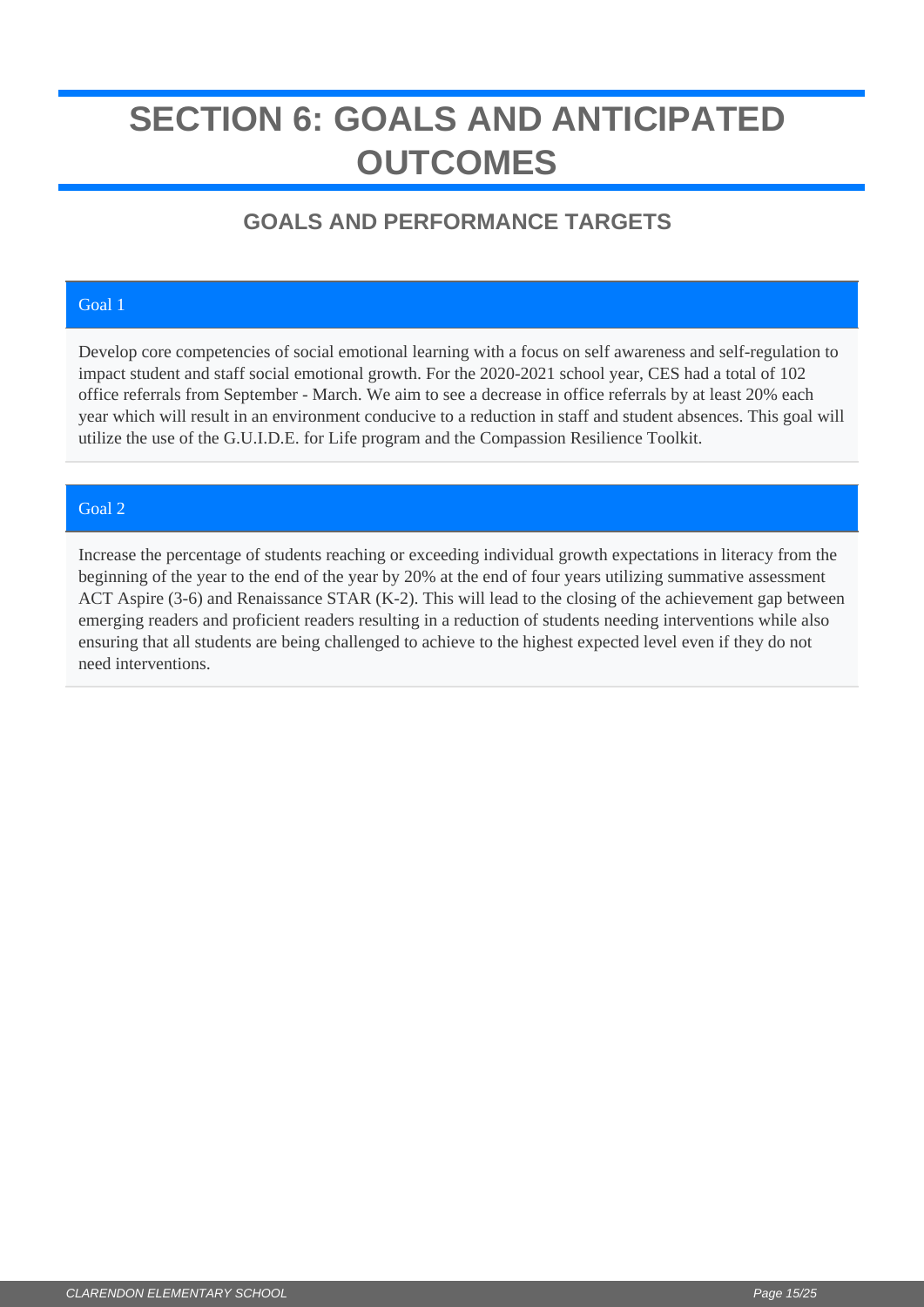# **SECTION 7.A: THEORY OF ACTION**

## <span id="page-15-0"></span>**THEORY OF ACTION TO ACHIEVE INNOVATION GOALS: INNOVATION PLAN**

 Please connect the theory of action to SOI goals and performance targets and waivers needed for implementation. The theory of action may align with more than one goal. It is essential to focus on a few key strategies that your school is committed to implementing to improve student learning outcomes.

| Goal 1                                                       |                                                                                                                                                                                                                                                                                                                                                                                                                                              |
|--------------------------------------------------------------|----------------------------------------------------------------------------------------------------------------------------------------------------------------------------------------------------------------------------------------------------------------------------------------------------------------------------------------------------------------------------------------------------------------------------------------------|
| Output/Actions<br>(innovation strategy)                      | A committee of students, parents, and teachers will create a matrix of student<br>expectations, consequences, and positive behavior supports (Tier $1, 2, 3$ ) to promote<br>total student wellness.                                                                                                                                                                                                                                         |
| <b>Expected Short Term</b><br>Outcome                        | A committee of staff, students, and parents will create a schoolwide behavior matrix<br>which will set common expectations for all students and provide logical<br>consequences when expectations are not met as well as positive behavior supports<br>with an emphasis on the social-emotional skills outlined in the GUIDE for Life<br>(growth, understanding, interactions, decisions, and empathy).                                      |
| <b>Interim Performance</b><br>Target with expected<br>change | Provide staff, students, and parents with a common standard of school behavior<br>expectations promoting the GUIDE for Life skills of growth, understanding,<br>interactions, decisions, and empathy, as well as clear guidelines for positive behavior<br>supports and logical consequences. Having a schoolwide plan that was developed by<br>stakeholders will lead to a reduction in office referrals by 20% per year for four<br>years. |
| Data/Instrument                                              | Office referrals<br><b>Student Progress Monitoring</b><br>Eschool discipline reports<br>Surveys                                                                                                                                                                                                                                                                                                                                              |
| Date<br>(by when)                                            | Ongoing throughout                                                                                                                                                                                                                                                                                                                                                                                                                           |
| Materials/Resources<br>needed                                | Examples of behavior matrix documents<br>Professional development for classroom management strategies and positive<br>behavior interventions                                                                                                                                                                                                                                                                                                 |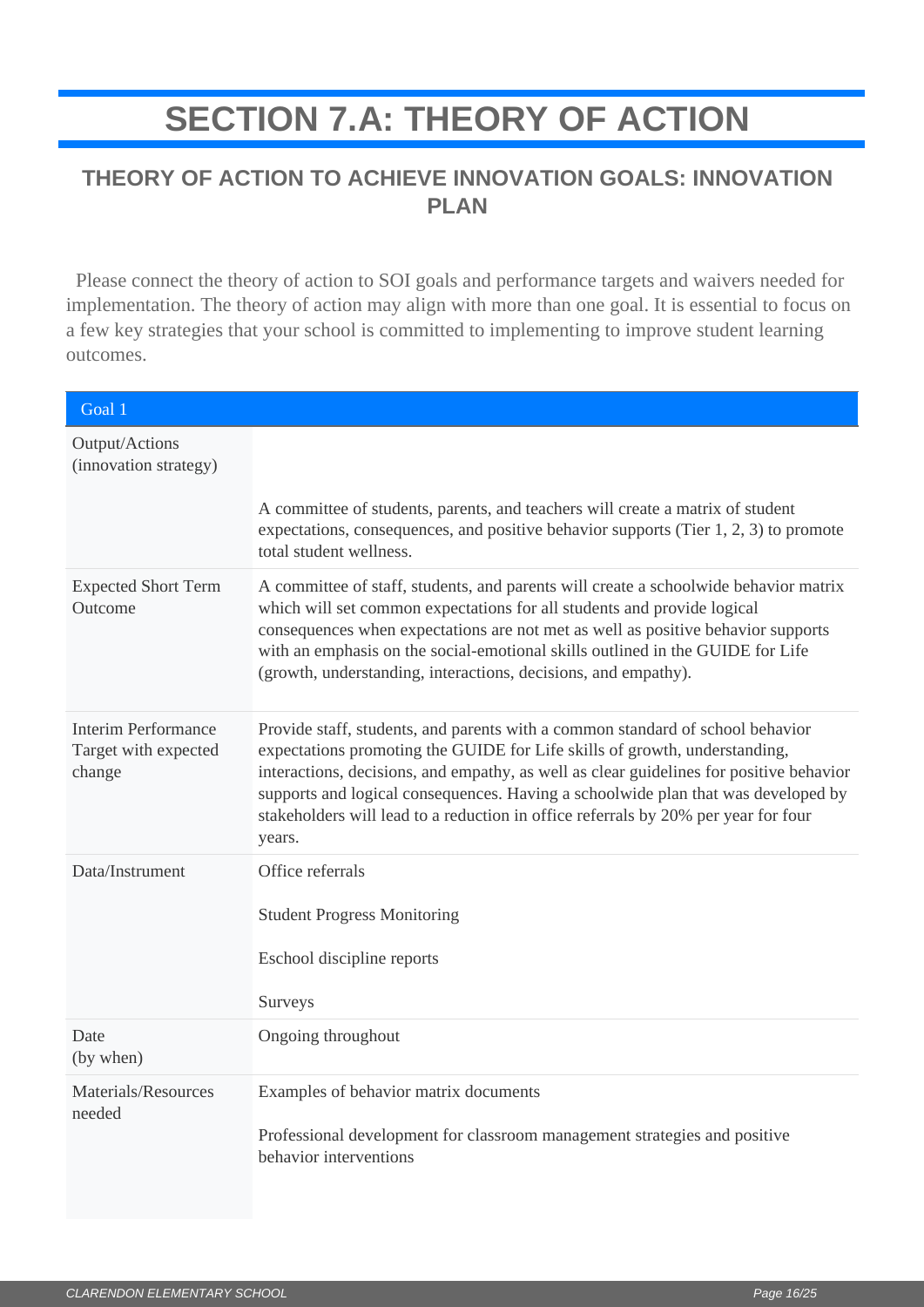| Professional development for classroom management strategies |                                                |
|--------------------------------------------------------------|------------------------------------------------|
|                                                              | Social-Emotional Learning curriculum and staff |
| Waiver Needed?                                               | No.                                            |

| Goal 2                                                |                                                                                                                                  |
|-------------------------------------------------------|----------------------------------------------------------------------------------------------------------------------------------|
| Output/Actions<br>(innovation strategy)               | Multisensory, experiential language instruction will be integral to core, Tier 1<br>instruction in all classrooms.               |
| <b>Expected Short Term</b><br>Outcome                 | Curriculum will reflect multisensory, experiential language instruction activities.                                              |
| Interim Performance<br>Target with expected<br>change | Student growth percentiles will demonstrate typical (35-65) or high (66-99) growth.                                              |
| Data/Instrument                                       | Curriculum Map, ACT Aspire, STAR, Reading Plus, MyOn usage data, Accelerated<br>Reader data                                      |
| Date<br>(by when)                                     | Ongoing throughout                                                                                                               |
| Materials/Resources<br>needed                         | Curriculum map, Professional development/instructional coaching, Curriculum and<br>assessments, Academic Calendar, and Test data |
| <b>Waiver Needed?</b>                                 | No                                                                                                                               |

| Goal 2                                                |                                                                                                                                                                                                 |
|-------------------------------------------------------|-------------------------------------------------------------------------------------------------------------------------------------------------------------------------------------------------|
| Output/Actions<br>(innovation strategy)               | Develop and implement a system of student goal setting/tracking and teach students<br>to lead their own conferences.                                                                            |
| <b>Expected Short Term</b><br>Outcome                 | A committee of teachers will research examples of student goal setting and will<br>develop a system to fit our needs at CES.                                                                    |
| Interim Performance<br>Target with expected<br>change | Students will track their progress toward goals and lead progress conferences which<br>will give them a sense of pride and responsibility for their work.                                       |
| Data/Instrument                                       | Hybrid Competency-based/Traditional grading system, Parent Teacher Conference<br>attendance data, ACT Aspire and STAR test data, Reading Plus data, MyOn usage<br>data, Accelerated Reader data |
| Date<br>(by when)                                     | ongoing                                                                                                                                                                                         |
| Materials/Resources<br>needed                         | Examples of hybrid grading scales, examples of student goal setting/data notebooks                                                                                                              |
| Waiver Needed?                                        | Yes                                                                                                                                                                                             |

| Goal 2         |                                                                        |
|----------------|------------------------------------------------------------------------|
| Output/Actions | We will provide a multi-tier system of support to struggling students. |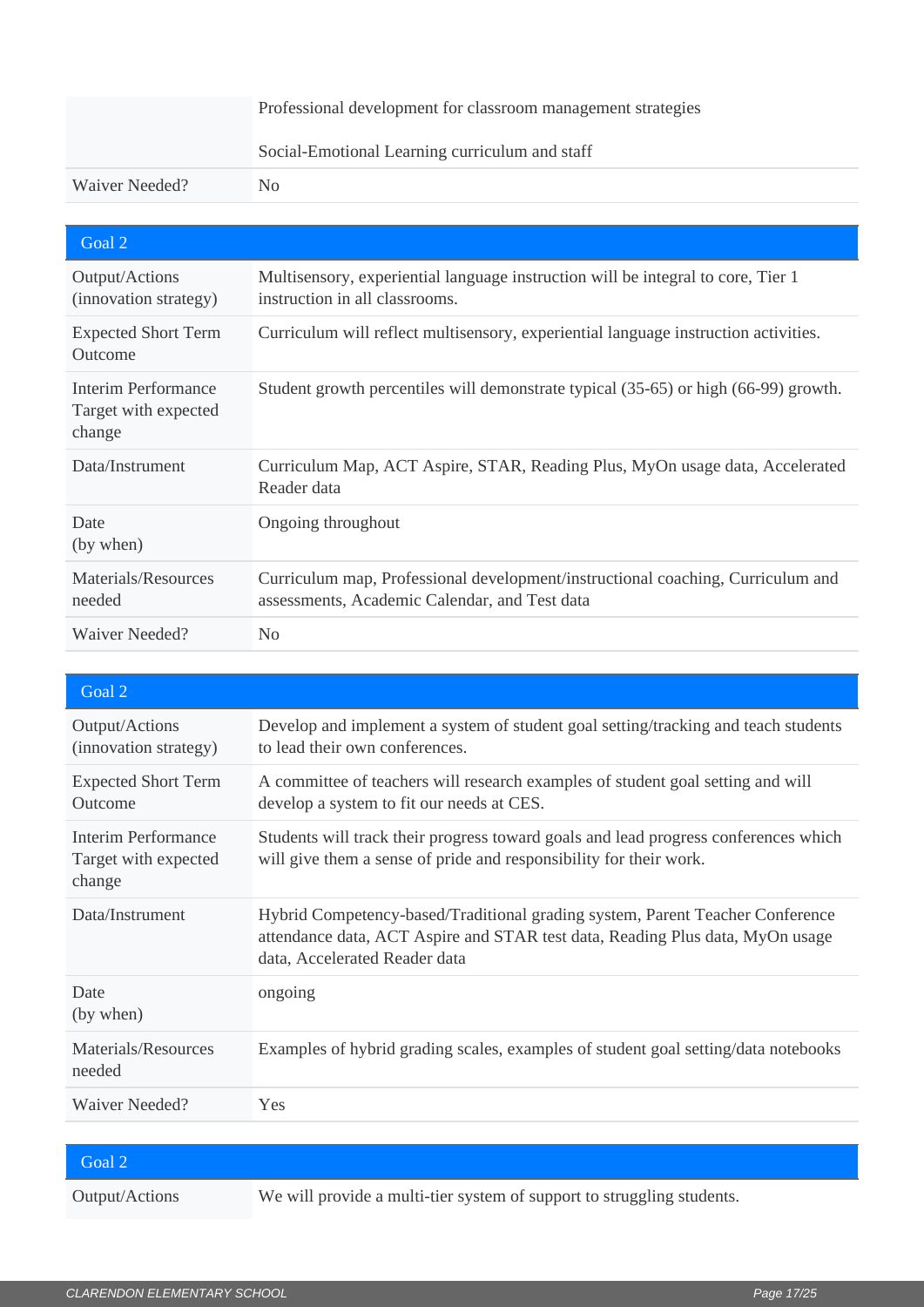| (innovation strategy)                                 |                                                                                                                            |
|-------------------------------------------------------|----------------------------------------------------------------------------------------------------------------------------|
| <b>Expected Short Term</b><br>Outcome                 | Students "at risk" or "at some risk" will be identified.                                                                   |
| Interim Performance<br>Target with expected<br>change | Students who are "at risk" or "at some risk" will show academic growth.                                                    |
| Data/Instrument                                       | RTI plan and records, test data, special services data                                                                     |
| Date<br>(by when)                                     | ongoing                                                                                                                    |
| Materials/Resources<br>needed                         | RTI plan, Dyslexia Plan, Behavior matrix, Special Education<br>program/documentation, Special services office and supplies |
| Waiver Needed?                                        | <b>Yes</b>                                                                                                                 |

| Goal 1                                                |                                                                                                                                                                                                                                                                     |
|-------------------------------------------------------|---------------------------------------------------------------------------------------------------------------------------------------------------------------------------------------------------------------------------------------------------------------------|
| Output/Actions<br>(innovation strategy)               | Implement a SEL curriculum, integrate SEL in content areas, partner with Excel by<br>8, and continue counselor classes and Monroe County Children In Trust (MCCIT)<br>partnership.                                                                                  |
| <b>Expected Short Term</b><br>Outcome                 | Students will master skills needed to thrive at home, school, on the job, and in the<br>community.                                                                                                                                                                  |
| Interim Performance<br>Target with expected<br>change | Our focus areas will be self awareness and self regulation. These skills will enable<br>our students to better cope with stressful situations at school or in their personal lives<br>and will have a positive impact on student and staff social emotional growth. |
| Data/Instrument                                       | Office referrals, counselor referrals, SEL rubric                                                                                                                                                                                                                   |
| Date<br>(by when)                                     | ongoing                                                                                                                                                                                                                                                             |
| Materials/Resources<br>needed                         | Create SEL rubric, eSchool data, G.U.I.D.E. for Life, Compassion Resilience<br>Toolkit                                                                                                                                                                              |
| Waiver Needed?                                        | N <sub>0</sub>                                                                                                                                                                                                                                                      |

| Goal 1                                                |                                                                                                                                                                      |
|-------------------------------------------------------|----------------------------------------------------------------------------------------------------------------------------------------------------------------------|
| Output/Actions<br>(innovation strategy)               | Take action to make facilities look and feel welcoming and inviting to students, staff,<br>families, and community members.                                          |
| <b>Expected Short Term</b><br>Outcome                 | Survey stakeholders to get impressions of how the facilities at CES make them feel,<br>and what actions can be taken to make our campus more appealing and inviting. |
| Interim Performance<br>Target with expected<br>change | Students will take pride in their school and families will feel positive and welcomed<br>when they visit.                                                            |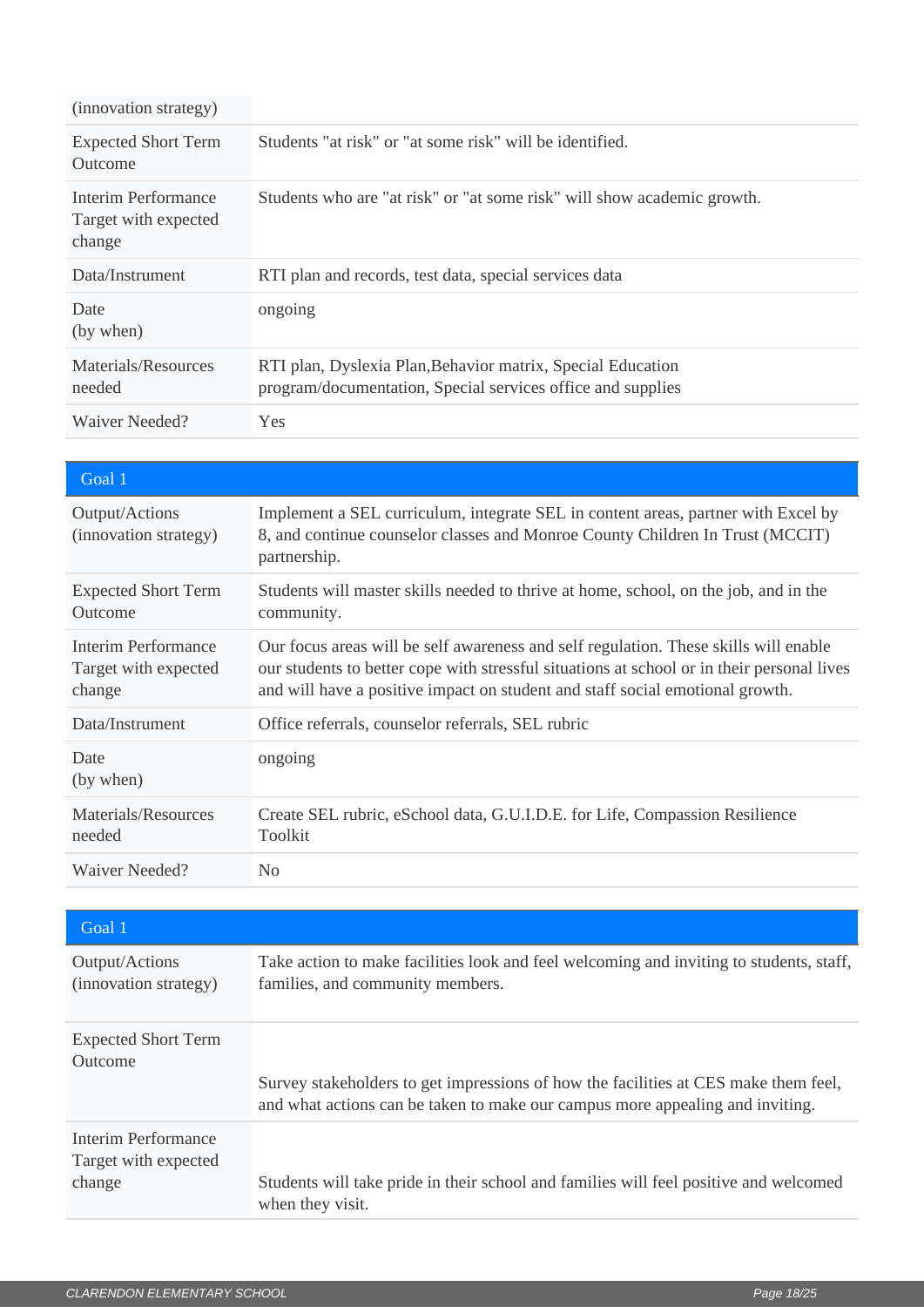| Data/Instrument               | Surveys                                                                                        |
|-------------------------------|------------------------------------------------------------------------------------------------|
| Date<br>(by when)             | ongoing                                                                                        |
| Materials/Resources<br>needed | Research facility improvements and funding options, school visits, parent/staff<br>volunteers. |
| Waiver Needed?                | No                                                                                             |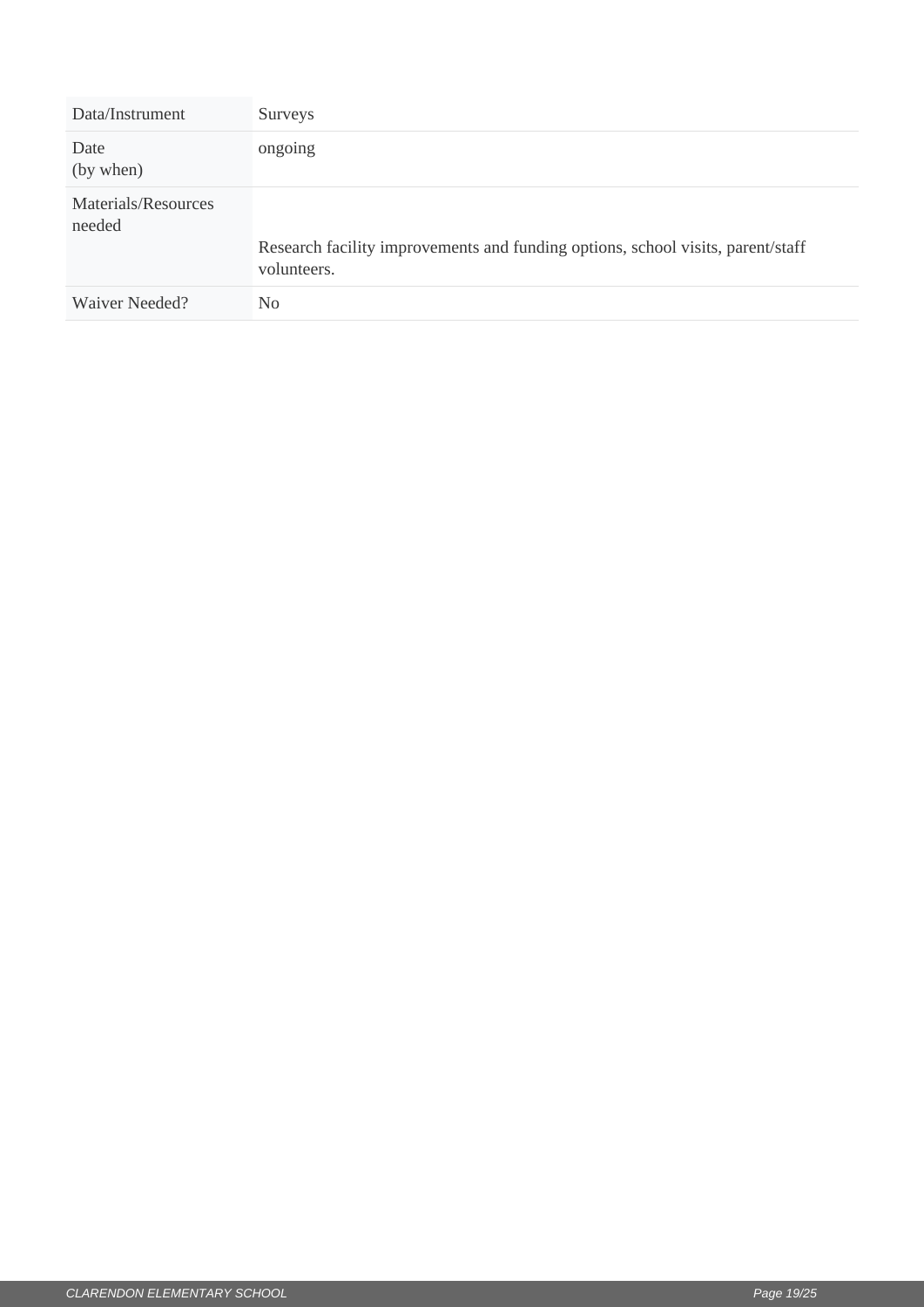# <span id="page-19-0"></span>**SECTION 7.B WAIVERS NEEDED TO IMPLEMENT OR SUPPORT THE PLAN OF INNOVATION**

## **WAIVERS SOUGHT**

| Goal 2:       |                                                                                                                                                                                                                                                                                                                                                                                                                                                                                                                                                                                                                                                                                                                                                                                                                                                                                                                                                                                                                                                                                                                                                                                                                                                                                                                                                                                                                                                                                                                                                                                                                                                                                                                                                                                                                                                                                                                                                              |
|---------------|--------------------------------------------------------------------------------------------------------------------------------------------------------------------------------------------------------------------------------------------------------------------------------------------------------------------------------------------------------------------------------------------------------------------------------------------------------------------------------------------------------------------------------------------------------------------------------------------------------------------------------------------------------------------------------------------------------------------------------------------------------------------------------------------------------------------------------------------------------------------------------------------------------------------------------------------------------------------------------------------------------------------------------------------------------------------------------------------------------------------------------------------------------------------------------------------------------------------------------------------------------------------------------------------------------------------------------------------------------------------------------------------------------------------------------------------------------------------------------------------------------------------------------------------------------------------------------------------------------------------------------------------------------------------------------------------------------------------------------------------------------------------------------------------------------------------------------------------------------------------------------------------------------------------------------------------------------------|
| Waiver Sought | Teacher Licensure<br>Arkansas Code Annotated<br>6-15-1004, 6-17-401, 6-17-309, 6-17-902, 6-17-908, 6-17-919<br>Standards for Accreditation 4-D.1<br>Section 7 DESE Rules Governing Teacher Licensure                                                                                                                                                                                                                                                                                                                                                                                                                                                                                                                                                                                                                                                                                                                                                                                                                                                                                                                                                                                                                                                                                                                                                                                                                                                                                                                                                                                                                                                                                                                                                                                                                                                                                                                                                         |
| Rationale     | Clarendon School District serves students from the lower two thirds of Monroe County, one<br>of the poorest regions in the state. With projected teacher shortages, our district cannot<br>compete with schools who pay higher than minimal teacher salaries. Furthermore, the rural<br>agricultural surroundings of the district do little to attract potential faculty members. This<br>has led to a high turnover rate. For Clarendon Elementary School to close the achievement<br>gap and reach or exceed individual growth expectations in literacy, we need to reduce our<br>turnover rate to provide stability for our students. To provide high quality, rigorous<br>education at all grade levels, CES would like the flexibility to allow degreed individuals to<br>teach and facilitate learning, specifically to address individual growth in literacy. In our<br>community, we have degreed individuals who have expressed an interest in teaching, but<br>lack the certification and obtaining it would cause financial hardship. Our request is to<br>employ four year degreed individuals, working towards teacher licensure through an<br>alternative pathway, to be employed as teachers. This request is driven by the difficulty of<br>obtaining licensed teachers in high poverty areas and our high turnover rate. Clarendon<br>School District is aware that all teachers must meet Arkansas Qualified Teaching Standards<br>and that all special education teachers must be fully licensed. All educators will meet the<br>requirements such as the completion of criminal background check, Child Maltreatment<br>registry, and required professional development required by the Clarendon School District.<br>Clarendon Elementary School will put the best teacher available in the classes with students,<br>whether it is a teacher employed currently, or a four year degreed instructor who is working<br>toward licensure. |
| Explanation   | To meet all requirements of the ADE Rules Governing the Standards for Accreditation, the<br>Clarendon School District must find teachers who have more than one area of licensure.<br>Because Clarendon Elementary School is a K-6 school, we have to hire applicants who are<br>multi-certified in grades 4-6. To provide students a quality education and to prepare students<br>to be ready for high school, the applicant requests this waiver to allow the ability to employ<br>knowledgeable, certified teachers to teach and facilitate learning in a core area in which they<br>are not certified. We would also like to request that we be able to employ four-year degreed                                                                                                                                                                                                                                                                                                                                                                                                                                                                                                                                                                                                                                                                                                                                                                                                                                                                                                                                                                                                                                                                                                                                                                                                                                                                         |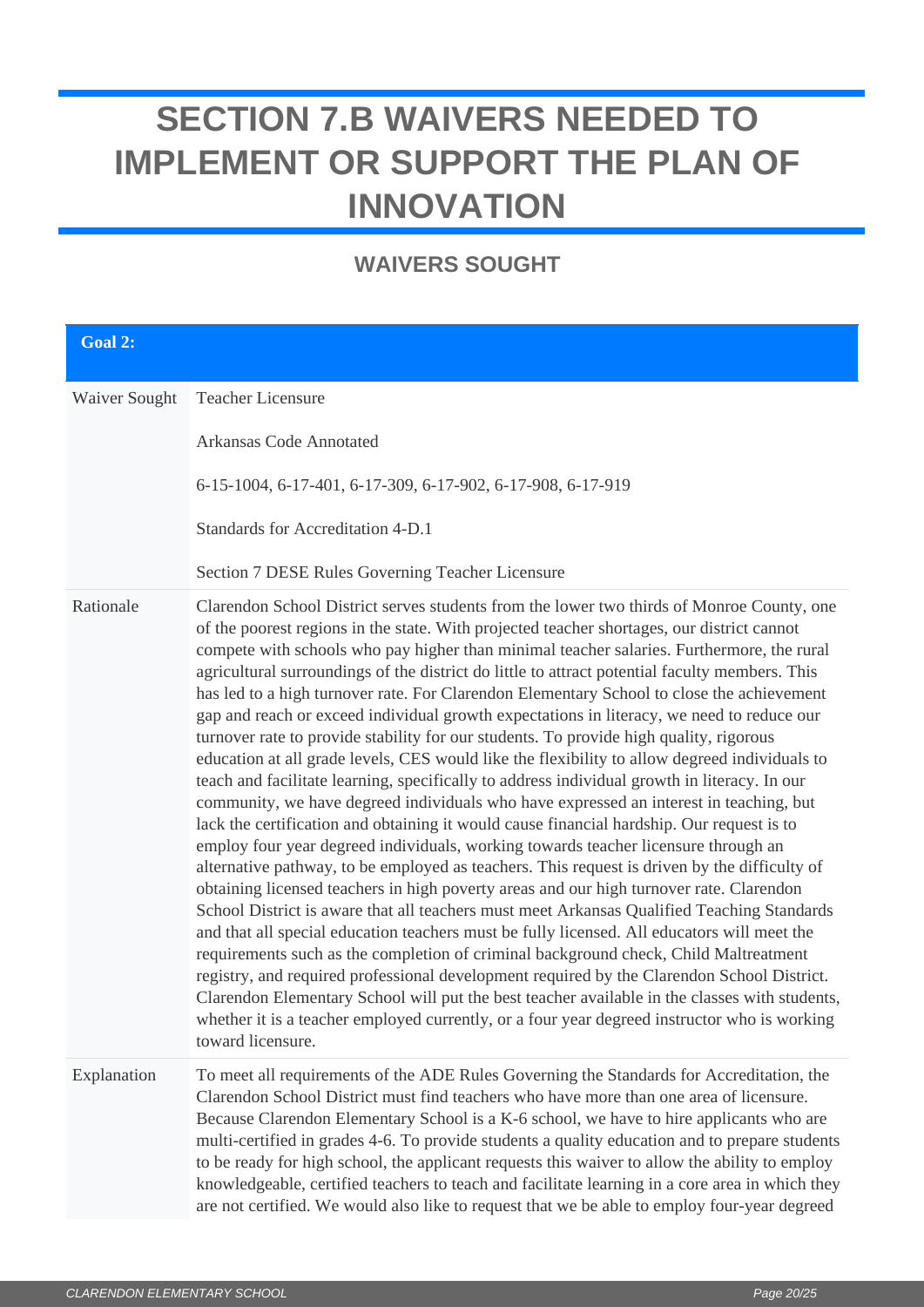### **Goal 2:**

individuals who do not possess teaching licensure but who are working toward licensure in an approved Alternative Teaching Certification pathway. As we work toward meeting our goal of having all students on or above grade level, we will provide on-going training, modeling, and support for all teachers.

| Goal 2:       |                                                                                                                                                                                                                                                                                                                                                                                                                                                                                                                                                                                                                                                                                                                                                                                                                                                                                                                                                                                                                                                                                                   |
|---------------|---------------------------------------------------------------------------------------------------------------------------------------------------------------------------------------------------------------------------------------------------------------------------------------------------------------------------------------------------------------------------------------------------------------------------------------------------------------------------------------------------------------------------------------------------------------------------------------------------------------------------------------------------------------------------------------------------------------------------------------------------------------------------------------------------------------------------------------------------------------------------------------------------------------------------------------------------------------------------------------------------------------------------------------------------------------------------------------------------|
| Waiver Sought | Library Media Specialist Arkansas Code Annotated: 6-25-103 Library Media<br>ServicesProgram defined: 6-25-104, Standards for Accreditation 4-F.1, 4-F.2                                                                                                                                                                                                                                                                                                                                                                                                                                                                                                                                                                                                                                                                                                                                                                                                                                                                                                                                           |
| Rationale     | In order to use the skills of the library/media specialist to the maximum potential to serve<br>the needs of the students, and aid students and teachers with digital learning, Clarendon<br>Elementary School will create the position of "Digital Learning Facilitator" instead of a<br>Library Media Specialist although many of the job responsibilities will overlap. The Digital<br>Learning Facilitator will perform the duties of the media specialist, but will also provide<br>onsite and digital support for students who are significantly below grade level in reading<br>skills. The DLF will align digital support to the K-2 Phonics First curriculum, Bridge the<br>Gap and Wilson Just Words. We feel this waiver is needed in order to provide more<br>flexibility than is available.                                                                                                                                                                                                                                                                                          |
| Explanation   | The task of scheduling digital meetings, virtual instruction and other collaborations must be<br>well planned with no conflicts in the schedule. In order to best meet the needs of students<br>and teachers, the Digital Learning Facilitator (DLF) will provide onsite and digital support<br>for students who are significantly below grade level in reading skills. As we learned in the<br>previous school year, this is a task that is very time consuming for classroom teachers. The<br>DLF will load course content into the digital platform, maintain close contact with all virtual<br>students, both through the digital platform and through weekly Zoom meetings. This will<br>ensure that our virtual students do not fall through the cracks, helping CES meet its literacy<br>goals. The DLF will continue to teach library classes and will open the library for book<br>selection while maintaining the library inventory. Students will continue to check out books<br>from the library as we feel this is important in the creation of students who enjoy reading<br>books. |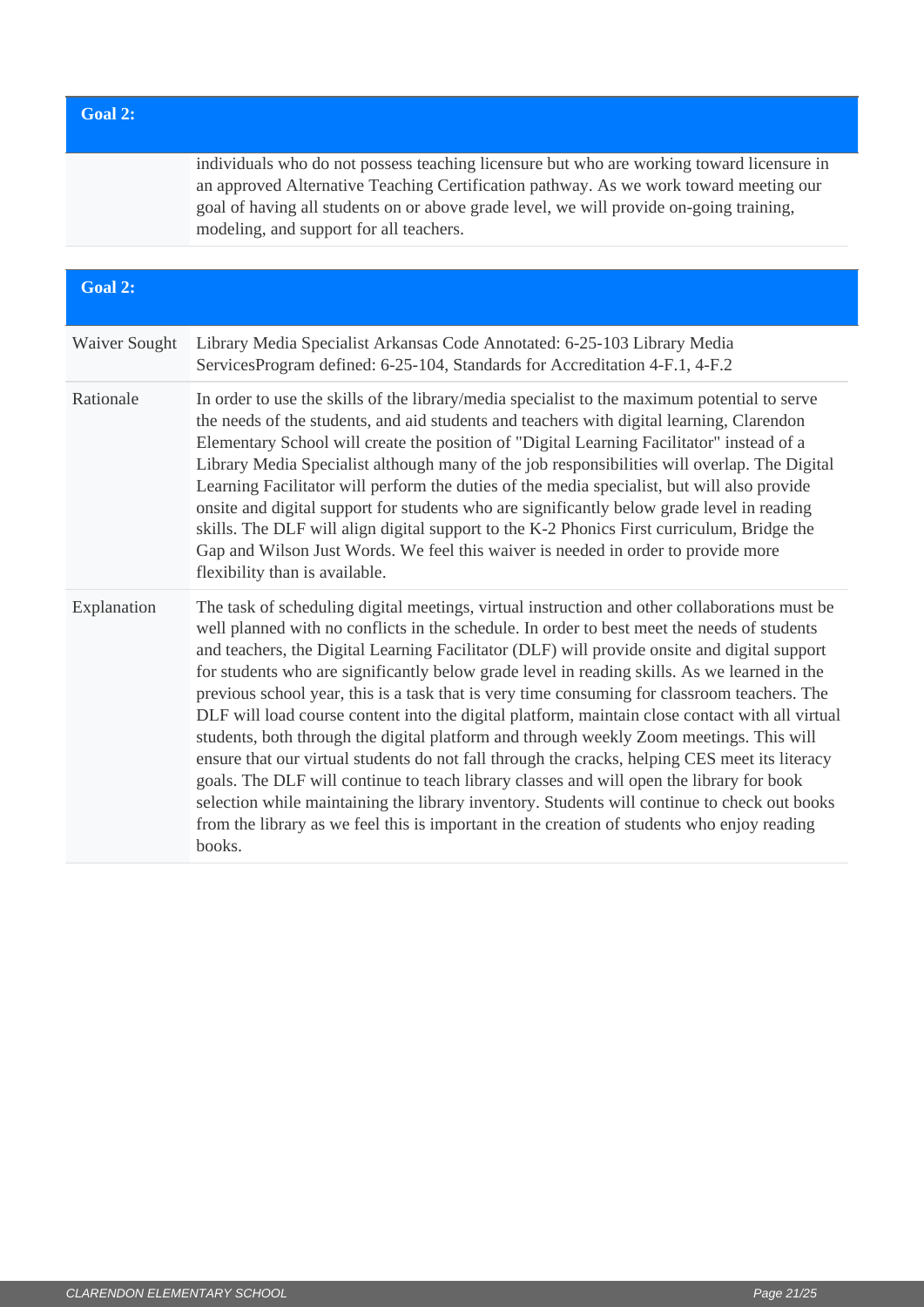# **SECTION 8: ELECTION RESULTS**

<span id="page-21-0"></span>At least sixty percent (60%) of the eligible employees must vote in support of the school's application to become a school of innovation before the school of innovation application may be submitted to the school board of directors for approval.

| <b>ELECTION RESULTS</b>                             |               |
|-----------------------------------------------------|---------------|
| Number of Licensed and Classified Staff             | 43            |
| Number of Staff who voted                           | 39 $(90.7\%)$ |
| Number of Staff who voted for the proposed Plan     | $37(86.05\%)$ |
| Number of Staff who voted against the proposed plan | $2(4.65\%)$   |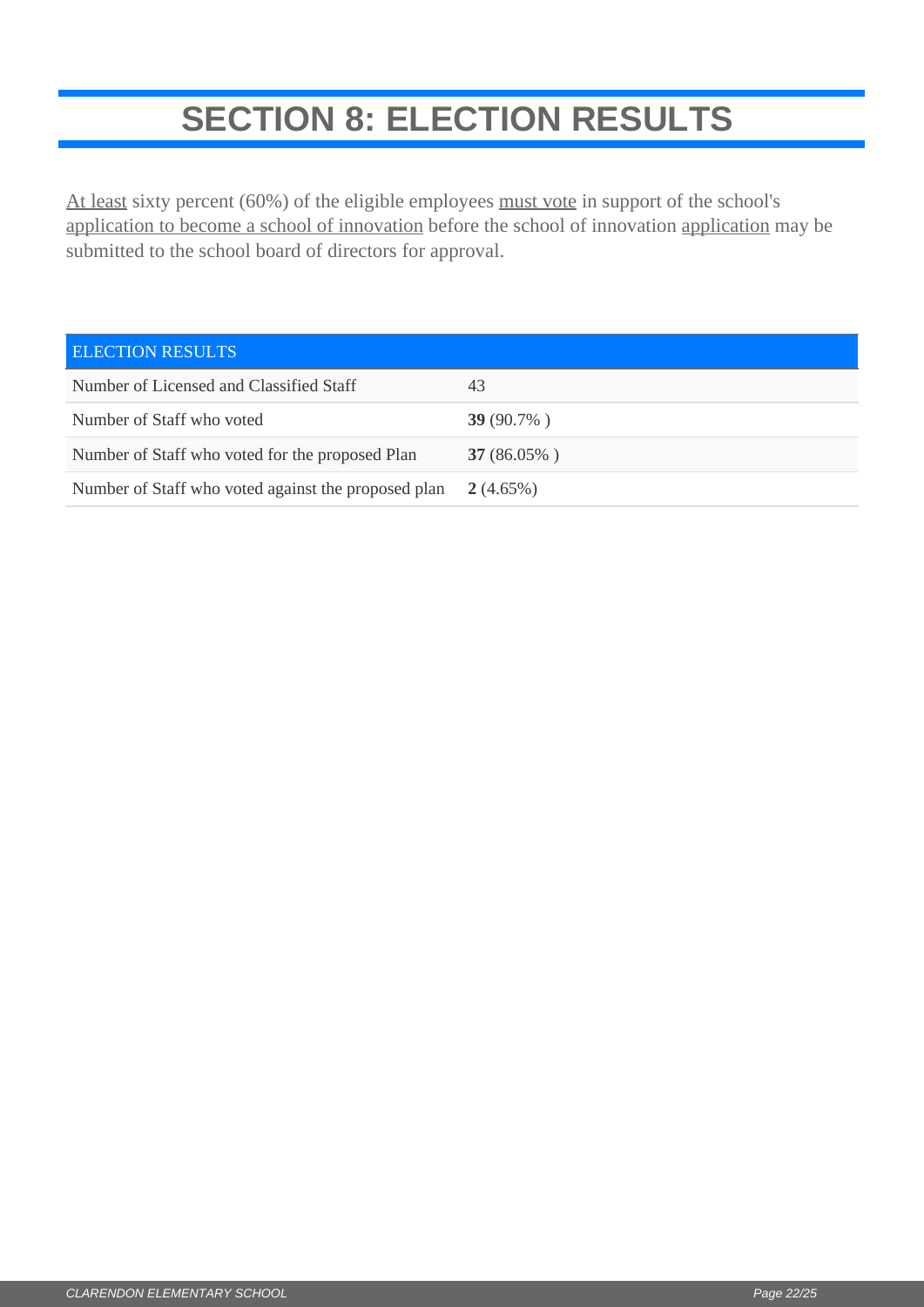# <span id="page-22-0"></span>**SECTION 9: PROFESSIONAL DEVELOPMENT SCOPE**

## **PROFESSIONAL DEVELOPMENT PLAN FOR INNOVATION IMPLEMENTATION**

 The purpose of the proposed professional development planning is to ensure staff has the capacity for the changes proposed in the innovation plan. Complete the following chart that outlines and describes specific professional development strategies used to prepare faculty and staff for the proposed innovation. Enter the school year for your proposed professional development.

| Year: 2021-2022                                                                                                     |                                                                                                                                                                                                                                                                  |                                                                                                                                                                                                                                                                      |                                                              |  |
|---------------------------------------------------------------------------------------------------------------------|------------------------------------------------------------------------------------------------------------------------------------------------------------------------------------------------------------------------------------------------------------------|----------------------------------------------------------------------------------------------------------------------------------------------------------------------------------------------------------------------------------------------------------------------|--------------------------------------------------------------|--|
| <b>Goals Supported by Strategy: Goal 1</b>                                                                          |                                                                                                                                                                                                                                                                  |                                                                                                                                                                                                                                                                      |                                                              |  |
| <b>Innovation Strategy:</b> Create a behavior matrix for student expectations and consequences in Tiers 1,2, and 3. |                                                                                                                                                                                                                                                                  |                                                                                                                                                                                                                                                                      |                                                              |  |
| <b>DATE</b>                                                                                                         | <b>WHAT</b>                                                                                                                                                                                                                                                      | <b>PURPOSE</b><br>(Why?)                                                                                                                                                                                                                                             | <b>TARGET AUDIENCE</b><br>(Who?)                             |  |
| 04/30/2021                                                                                                          | CES Staff met in PLCs to<br>research behavior matrix<br>examples.                                                                                                                                                                                                | Staff will give input as to<br>what specific problematic classified staff<br>behaviors need to be<br>addressed, their<br>classroom and<br>schoolwide expectations,<br>and logical consequences<br>for not meeting<br>expectations.                                   | CES K-6 certified and                                        |  |
| 08/19/2021                                                                                                          | The CES Behavior Team<br>(certified and classified<br>staff, MCCIT social<br>worker) will provide<br>training to parents and<br>guardians to ensure that<br>they have an<br>understanding of<br>behavior expectations,<br>positive rewards, and<br>consequences. | A new behavior matrix<br>was developed since the<br>previous year. We want<br>all stakeholders (staff<br>members, parents, and<br>students) to understand<br>school behavior<br>expectations, our positive<br>reward system, and<br>consequences for<br>misbehavior. | Parents and guardians,<br>family members,<br>students, staff |  |
| <b>TBD</b>                                                                                                          | Council will meet to<br>discuss and create a<br>behavior matrix.                                                                                                                                                                                                 | To provide teachers,<br>students, and parents a<br>common standard of<br>school behavior<br>expectations and<br>consequences for<br>noncompliance.                                                                                                                   | Teachers, Students, and<br>Parents                           |  |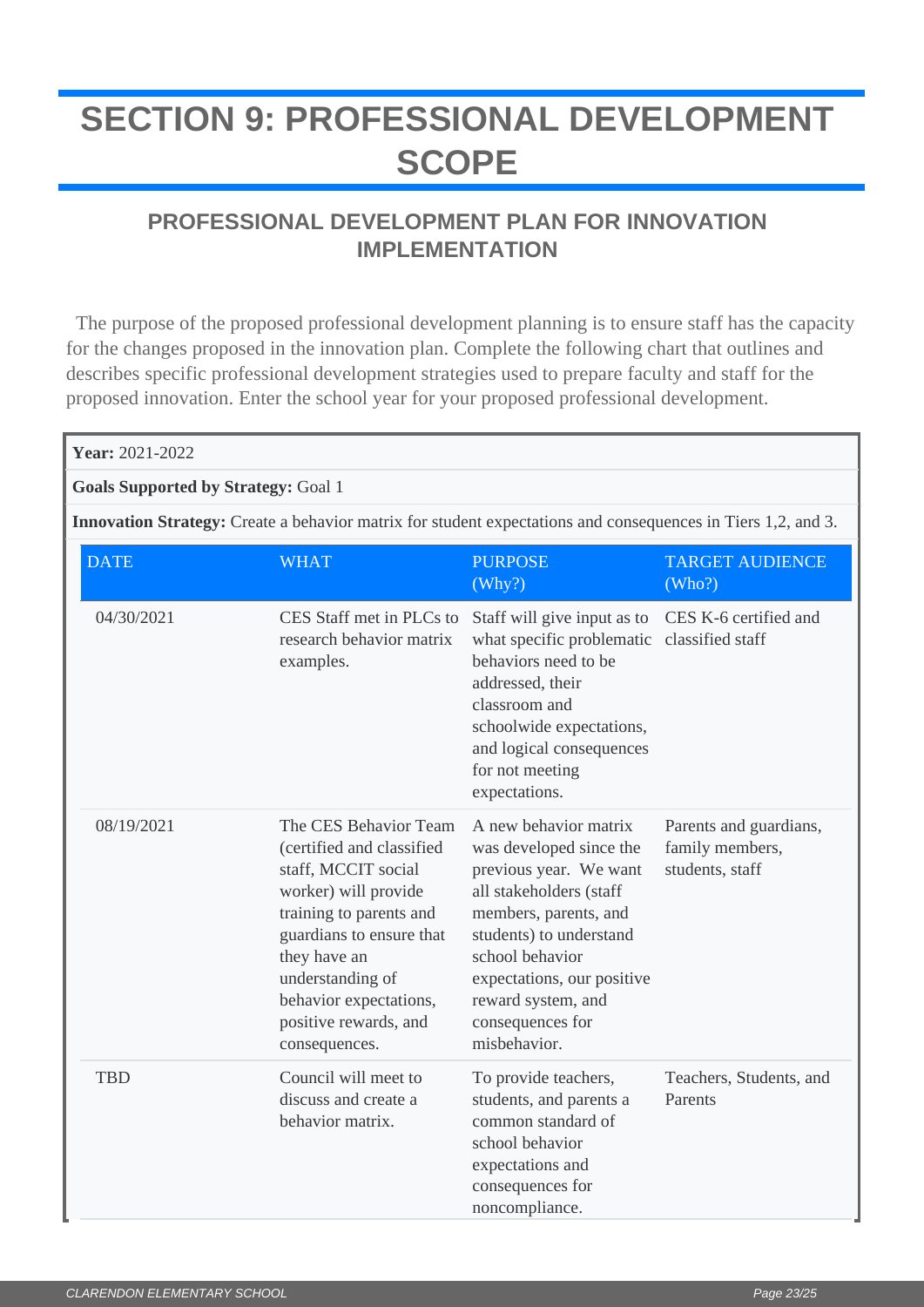| TBD | Provide training to all<br>certified and classified<br>staff on how to use CES<br>Behavior Matrix, for<br>classroom management<br>strategies, and positive<br>behavior interventions. | To reduce the number of Certified and Classified<br>disciplinary referrals. | <b>Staff</b> |
|-----|---------------------------------------------------------------------------------------------------------------------------------------------------------------------------------------|-----------------------------------------------------------------------------|--------------|
|     |                                                                                                                                                                                       |                                                                             |              |

### **Year:** 2021-2022

### **Goals Supported by Strategy:** Goal 1

**Innovation Strategy:** Implement a social emotional curriculum.

| <b>DATE</b> | <b>WHAT</b>                                                                                                 | <b>PURPOSE</b><br>(Why?)                                                       | <b>TARGET AUDIENCE</b><br>(Who?) |
|-------------|-------------------------------------------------------------------------------------------------------------|--------------------------------------------------------------------------------|----------------------------------|
| <b>TBD</b>  | Council will meet to<br>explore social/emotional<br>curriculum.                                             | To implement a school-<br>wide initiative for<br>social/emotional<br>learning. | Council of Innovation            |
| TBD         | Provide professional<br>development for certified<br>classroom teachers in<br>social/emotional<br>learning. | To support a school-wide Classroom teachers<br>social/emotional<br>curriculum. |                                  |

### **Year:** 2021-22

**Goals Supported by Strategy:** Goal 2

#### **Innovation Strategy:**

Professional development and instructional coaching with CES Literacy/Dyslexia Specialist to develop multisensory, experiential language instruction in all classrooms.

| <b>DATE</b> | <b>WHAT</b>                                                                                                                 | <b>PURPOSE</b><br>(Why?)                                                                               | <b>TARGET AUDIENCE</b><br>(Who?)                              |
|-------------|-----------------------------------------------------------------------------------------------------------------------------|--------------------------------------------------------------------------------------------------------|---------------------------------------------------------------|
| Ongoing     | Literacy/Dyslexia<br>Specialist will work with<br>K-3 ELA teachers in<br><b>Phonics First instruction</b><br>and practices. | To develop a strong<br>foundational reading<br>program.                                                | CES K-3 ELA teachers                                          |
| <b>TBD</b>  | We're ALL Reading<br><b>Teachers</b>                                                                                        | Literacy/Dyslexia<br>Specialist will train<br>teachers in<br>interdisciplinary reading<br>instruction. | All certified staff and<br>instructional<br>paraprofessionals |
| TBD         | <b>Special Services Team</b>                                                                                                | These guidelines will lay                                                                              | RTI Team, Special                                             |